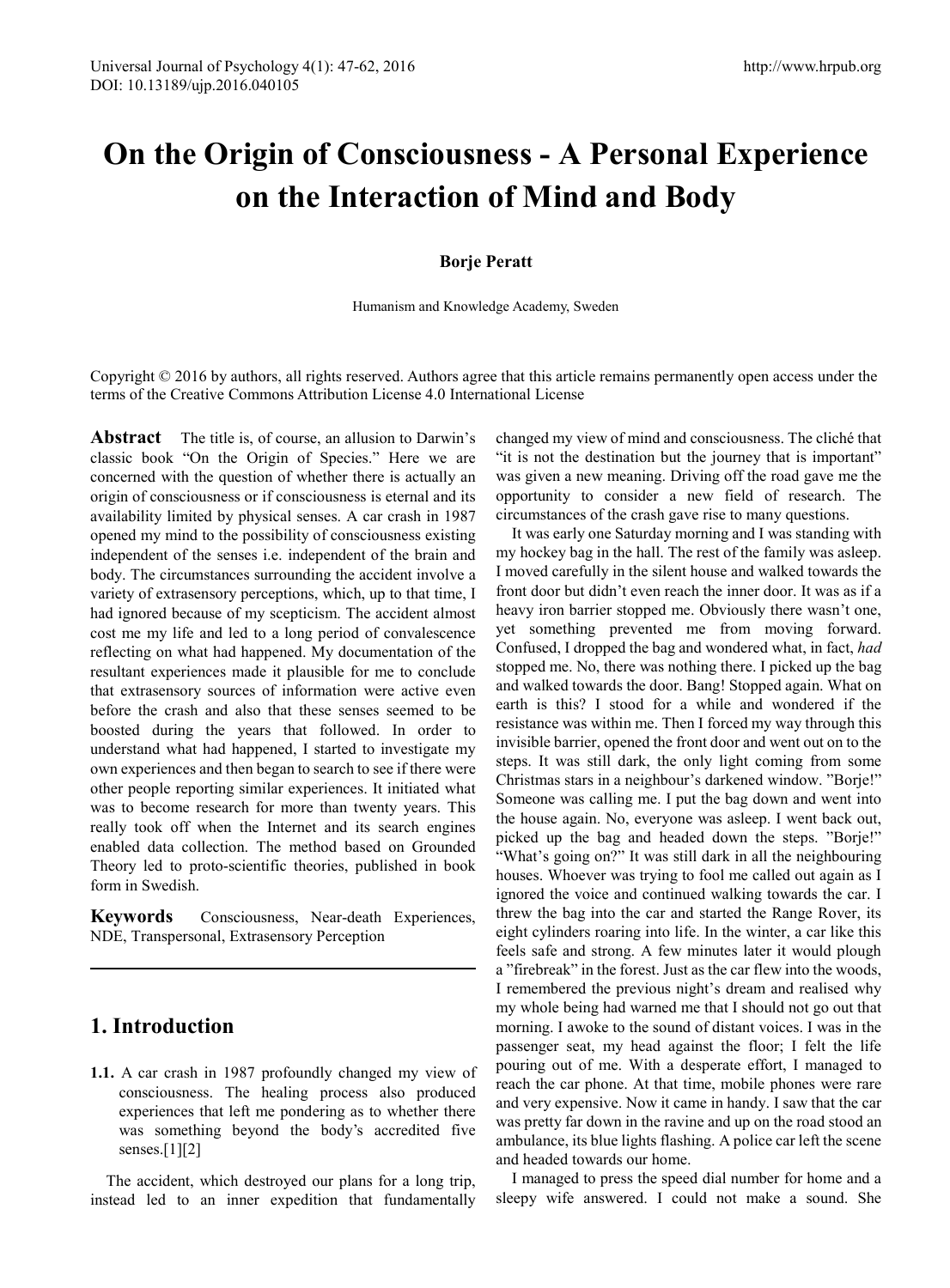said "hello" a few times then hung up. I called again and she answered, still tired. With great effort I managed to say: "There's been an accident." Ritva asked, shocked, "Where are you?" In the background, she could hear sirens. I passed out again and woke up to the sound of the paramedic's voice. It was a fast drive to the nearby hospital. I was moved to the ultrasound, where I said: "Spleen," the operator nodded. Before I passed out, I managed to say to Ritva "No blood." That was also a message from the previous night's dream. An emergency alarm went off and Ritva explained to the surgeon that I did not want a blood transfusion. "OK," said the doctors, "then we need to hurry." Shortly afterwards, it was found that the hospital's blood plasma, imported from Denmark, had been infected with Hepatitis C, which, because of my inherited blood disease, would probably have caused liver cancer.

Prior to the crash, I had ignored several "warnings." Now I wanted to investigate discreetly the strange phenomena that had preceded the accident and some that occurred afterwards.

First of all, the five senses, as Aristotle established them in ancient times, are not enough to explain what I perceived. So I started seeking other explanations, others senses, other ways of communicating.

Were there methods of communication and frequencies in nature that I had not heard of? What I found was that there were animals communicating by changing skin-colour or using skin-colour change as camouflage. Others were communicating using subsonic frequencies that travel vast distances, with significant information to animals that can perceive and identify these messages, some, such as elephants, by locking out the ear, perceiving and interpreting such messages at least partly in the body. For a while, this distracted me from looking into ESP. I followed my curiosity to see if the brain had senses other than the five, or if there was something else in the brain that could explain the possibility of precognition, for example. (To know something before it happens although nothing indicates it.) I narrowed this plan of research and defined it as a "brain consciousness" separated from a "body consciousness," having its own senses.

Over the years it became obvious that scientific research on consciousness was often about "brain consciousness." A reductionist materialistic view upon this may believe that this is all there is. However, my opinion is that there are at least two other distinct forms of consciousness.

#### **1.2. "ECO-Senses and Body Consciousness"**

The hypothesis emerged of a form of consciousness enabled by somatically-based original senses that I termed "*ECO senses*: *Emotion – Communication – Orientation.*"

Moving on from the ordinary five senses, "Emotion" is, in my hypothesis, the sixth sense originating in the body and the source of the ability to distinguish between "beneficial" and "non-beneficial" feelings. In order not to confuse inner feelings with the physical skin or sense of touch, I have

therefore chosen to call it "Emotion Sense." Ideally, I would also just like to use the term "skin sense" or "sense of touch" as one of several "physical senses" to avoid confusion with "emotion sense."

The seventh sense, "Communication sense," not only perceives but also transmits information and prepares information. In addition to interpersonal functions between individuals it has an internal role when it comes to communication between cells using neurotransmitters. This internal communication can take the form of signals and reflexes as a type of communication. I also use the term "communication" when it comes to internal psychological reflections and commands to oneself, paraphrasing Ericsson´s slogan "It's all about communication."

The Eight sense is "Orientation sense." One hypothesis is that the orientation of the mind is there from the beginning and has its origin in the first headless organisms. Its role in the body is to locate the body's internal need for measures and arrange to send the right measure to the right organ and body part. Orientation sense also has great importance for orientation in the surroundings. A floating organism could perceive changes of water pressure, localise favourable and unfavourable levels of the sea and from this start a possible evolutionary process where the orientation of the surroundings was developed and refined. Some organisms have, since the dawn of life, developed navigational qualities involving magnetism and, later, genetically inherited memories of terrain and space. To handle the environment, they needed the senses of smell and vision. With an increasingly complex brain, the organism can process models or map representations of reality. This insight intermediary mind interacts with the parts of the brain that record, process and store memories.

In summary, physical orientation is about finding the right memory image, locating the right direction and identifying the correct path.

## **1.3. "Brain Consciousness"**

The nervous system consists of the peripheral nervous system, which is important for body awareness, the central nervous system via the spinal cord and the brain, which provides the brain consciousness. A paralysed body only allows limited body awareness. A defective brain gives a distorted brain consciousness that can affect personality. Instinctive bodily reactions and body awareness can still have independent existence.

Physical "elementary" senses, such as vision, hearing, smell and taste, not only affect the brain's consciousness but also the body. The smell of food can make us hungry. The sight of something unpleasant can make us nauseous.

One question concerns how brain consciousness can affect physical ability. The issue is not the theme of this article but is part of research which relates to the potency of conscious and unconscious mental attitude. The notion of possibilities of mental focus has long been used in sports and mental training and today is as important as physical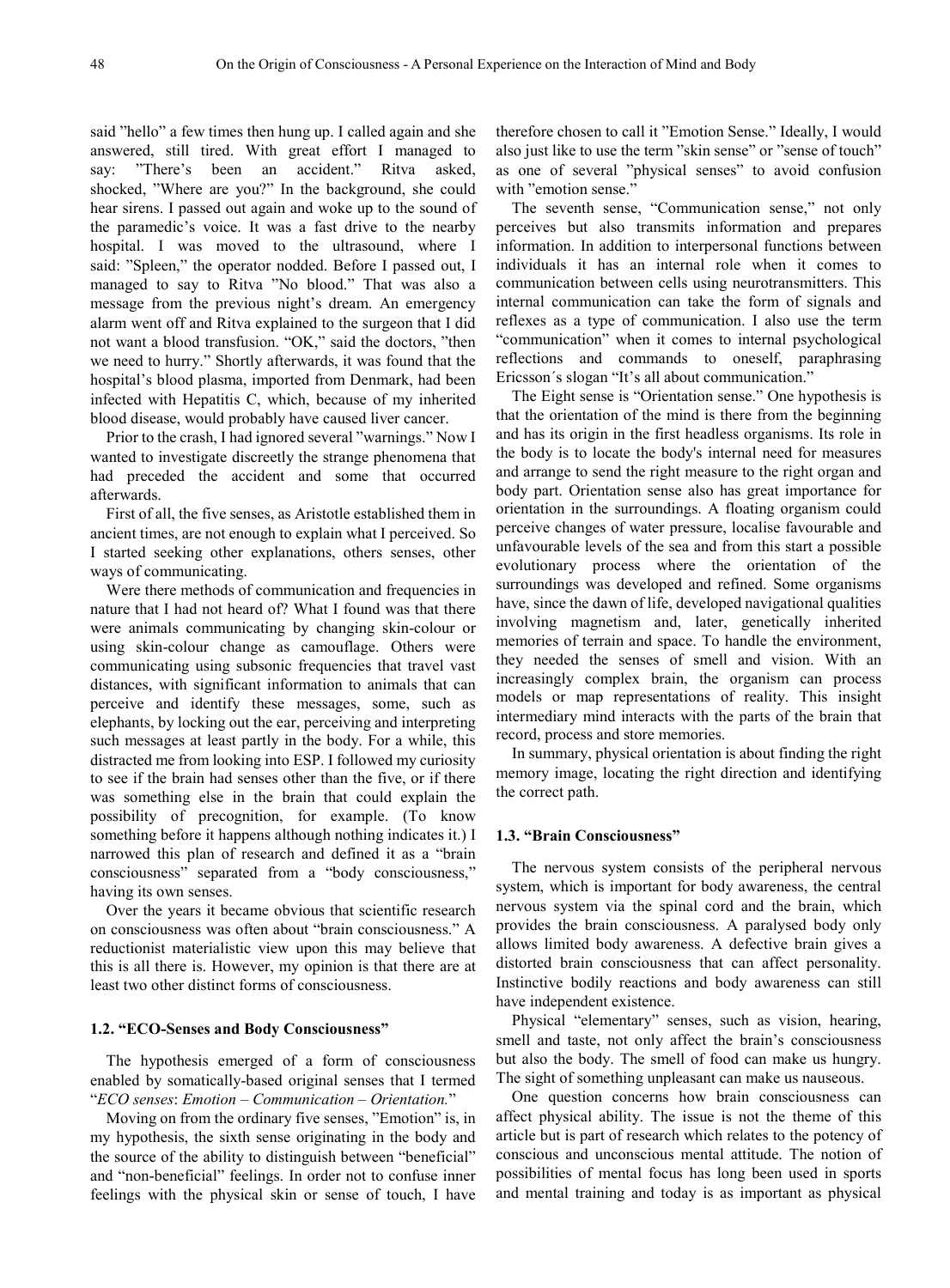exercise if an athlete wants to achieve top results. "Are you - a result of the past? or a cause for the future?" It is quota from the Swedish professor Lars Eric Uneståhl who has a lifelong record of studies in the field of mental training. [3]

The brain also provides an automatic reflex communication to different parts of the body; basal ganglia serve as a feedback system and ensure that movement is smooth and well coordinated. Basal ganglia also have a filtering function that allows movements that are not fully completed and thereby allow the brain to draw conclusions about what is favourable and not favourable. The mammalian brain is composed of parts that gradually build up during evolution. However, before the head emerged, the body's skin perception was handled by the nervous system in the body.

This precursor to the brain is situated near the heart and the mouth, which later became the communication centre. Thus we can assume that what later became the chest and neck have harboured the methods of communication.

The human brain's frontal lobes' logical qualities and speech centre added the ability to express sound and articulate qualified language; thus life could refine and cultivate social interaction. At the same time, we should remember that social ability is linked to the amygdala, which is, from an evolutionary perspective, a much earlier part of the brain. This part interacts with the hypothalamus and the "survival centre." A safe social interaction enhances this part of the brain and increases the feeling of well-being, which affects health in a positive manner. Such a link is not unique to humans but is an essential part within many animals.

Studies of foetal and child development provide a picture of how brain systems have been built and function. According to the Finnish brain researcher Matti Bergström, development begins deep down in the core of the trunk and around the forming concentric rings of neural pathways, as the individual grows. Thus, a disordered core surrounded by circular reflex pathways becomes increasingly ordered. Bergström tells in a mail conversation with me related in the second book of Origin of Consciousness:[2] "Our brain is apparently a rendezvous between disorder and order, between chaos and knowledge ... a system with two poles with completely opposite operations: an entropic kernel that sends unordered signals into the brain and a negentropic outer shell that sends in arranged signals ... When life moved from the sea to the land, it came into a world with "steeper energy gradients" (an environment with larger and more violent conflicts between hot and cold, light and dark, storm and calm). The living organism's response to the emergence of increasingly steep energy gradients in our drying planet's nature was that skin, the boundary layer, developed into a communication system built of neurons, with the task of mediating between vegetative tissue and surroundings. There was formed a brain ... with two adjacent surroundings, the internal and external.

There is also research based on the hypothesis that it is possible to control even environment using "thought power."

One use is to give disabled people a method whereby they can control with thought. During the 1970s, Oliver Spencer, Bionics Research Laboratory, Colorado Springs, got worldwide attention through his work to rebuild Steve Austin, a colonel in the US Air Force who had been severely injured in a serious plane crash ("The Six Million Dollar Man," 1973). Merely the thought of a body action is used to control the mechanics of body parts. The Chinese researcher Bin He, Doctor of Bioelectrical Engineering, has taken this a step further. He mapped the initial path from thought to action, i.e. what happens in a purely neurological context from when the individual visualises a movement until the technical tool performs the intended action. The thought to clench a fist activates specific neurons in the motor cortex, which then produce electrical signals which in turn leads to the technical communication-controlled robot performing its pre-arranged movement. Within this area there are several ongoing projects that will give disabled people opportunities to cope with torque which was hitherto impossible. This area can be classified as Mind over mechanical – or Thought controlled bionics, having artificial body parts, especially electro mechanical ones.[4]

## **1.4. Emotions**

Dr Charles W. Super wrote in "The Popular Science Monthly" (1914) an article called *Science and Poetry*: "The scientist always regards emotion as a disturbing factor. It prevents him seeing objects as they are. Emotion interferes with clarity of vision and distinctness."[5]

Emotions have long been regarded as disturbing by the natural sciences academies since you cannot study emotions as easily as other "logical" phenomenon. Darwin emphasised the importance of emotional expression for survival and adaptation, and his "Emotional Expression in Humans and Animals" from 1872 is considered as launching modern emotion research. However, interest in the book about emotions abated pretty quickly. René Descartes published *Passions of the Soul* (1649) dealing with emotions. It also quickly fell into oblivion, as opposed to his idea of "I think therefore I am."

The Scottish philosopher David Hume (1711-1766) argued that without emotions ("passions") man was completely inactive, since reason itself only "is" and man need to be "passion's slave" to even function.

This may also support a theory of a "Life Intelligence" including IQ and EQ.

Could emotion have the fundamental responsibility for all communication in the body and between other beings in nature?

In a way both Nobel laureate Roger Sperry's *split brain* theory of the resources of left and right brain[6], as well as Robert Cloninger's molecular biological temperament models[7] and physicists' description of quantum physics' smallest particles, the quarks (especially the charm quark[8]), may confirm Hume's idea. Without emotions we may lose the sense of connection, empathy and togetherness. The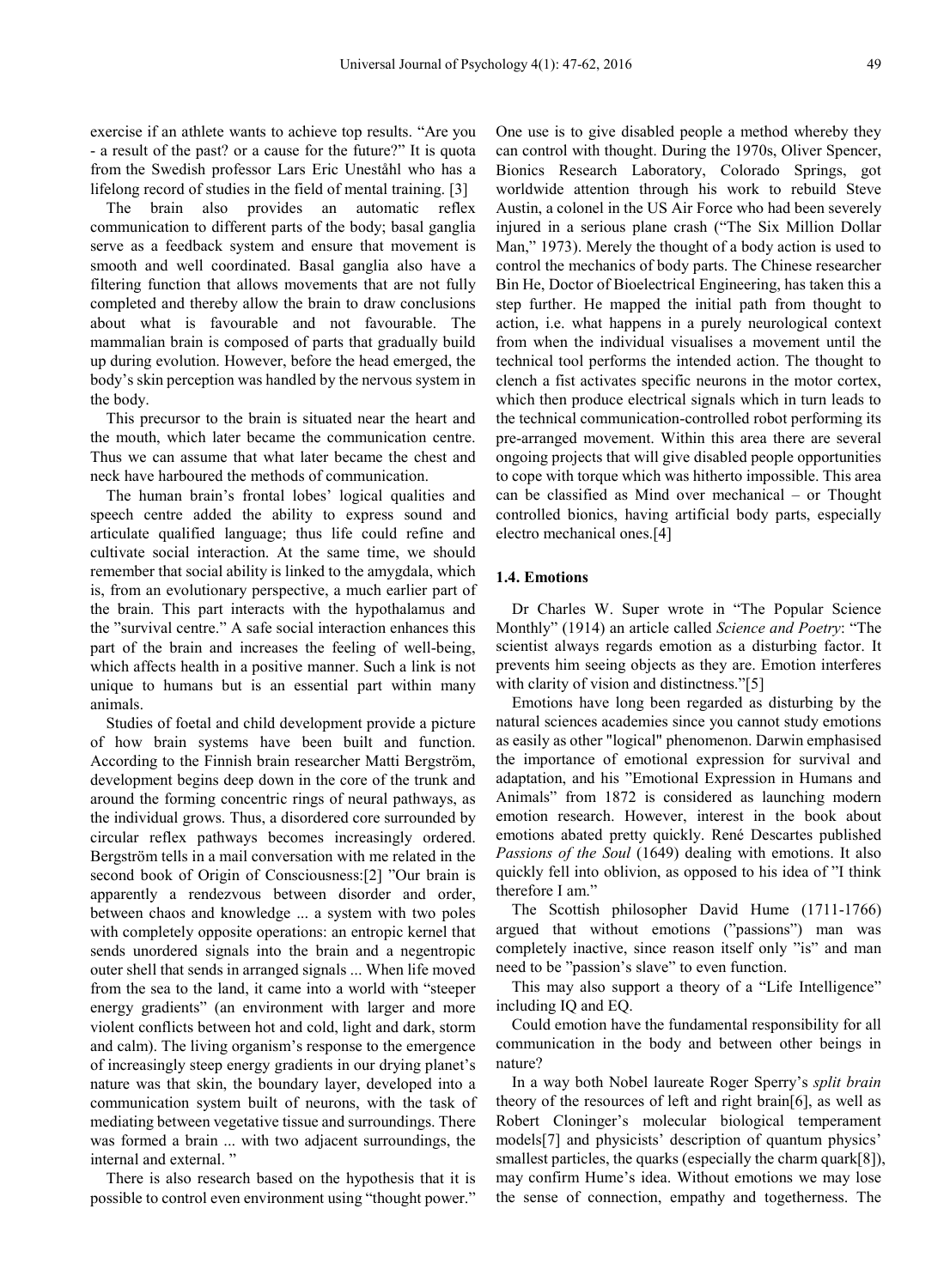naming of the "charm" quark and the "strange" quark indicates that the smallest particles have a behaviour that is reported to act accordingly to the researchers' expectations. [9] This means that the smallest particle may be influenced by thoughts, emotions and expectations. The Mind interacts, communicates and creates.

*Dopamine, serotonin,* oxytocin and endorphins are the quartet responsible for our happiness, according to Thai Nguyen, lifestyle guru. "Many events can trigger these neurotransmitters but rather than being in the passenger seat, there are ways we can intentionally cause them to flow. Being in a positive state has significant impact on our motivation, productivity and wellbeing."[10] This isn't a new idea: many have said it before. What it means is that man has the ability to use internal communication, exchanging "brain and body consciousness" that may enhance health, wellbeing and performance capacity.

A placebo activates a mental "reward system" that produces endorphins: painkilling morphine-like substances. When this self-healing mechanism is enabled for a specific problem, it seems to act faster. Thus, the ability to heal itself is tied to body consciousness and the emotional and mental capacity of the brain.

# **1.5. Life Intelligence**

My research for explanation of extraordinary experiences of perception (ESP) led to *The Origin of Consciousness* and *The Origin of Intelligence.* The latter was also influenced by the experiences of a car-crash-damaged body in its healing process. Actually sensing the process made me think of organs and cells "communicating" and also that my own mentality could possibly have an influence by a positive attitude to this healing process. So I talked to my body and learned how to cope with the pain, using fewer and fewer painkillers. This was in 1988, before Nguyen was born; what was new to me was that I could actually see the healing process as a film. At the time, of course, I considered it to be imaginary. Later, when I also dealt with methods of healing, I found that it wasn´t just imagination. This suggested a new concept: the possibility of different forms or dimensions of intelligences. It also led to thoughts on *the beginning*, where it all started.

# **1.6. Evolution**

The belief in natural selection is too limited to explain evolution; you take the power out of life's own ability to change and adapt. Therefore, the Darwinian addition is important: "It is not the strongest that survive but those who have the ability to adapt." Darwin's explanation opens up the possibility of change based on intent and purpose. Let us assume a Life-Intelligence in each creature throughout evolution that not only adapts to circumstances but may also have the option to change them. The constructive opportunity may lie in "the vision of the favourable."

Presumably, those who have talked about the power of

thought come close to an explanation of the driving force that is also in the process of evolution.

John Grandy, general practitioner, Watertown, New York, studying the origins of human consciousness: Results show that the DNA molecule indirectly has its own consciousness, which provides the conditions for all other levels of consciousness. A constant interaction with the environment increases the complexity of this molecular level up to the *primat*e level. DNA consciousness is thus a possible source of the onset of a neurological consciousness. Consciousness is then a part of evolution and exists simultaneously at all levels, from our smallest building blocks of quarks (quantum) to us humans. [11] Grandy's conclusion that DNA can explain all dimensions of consciousness may be wrong but his research supports the idea that physical life is run by a sort of life-navigator that tests various conditions. Grandy then indirectly supports the idea of an organism seeking favourable living conditions. Let's take a deep breath and imagine that the body asks a question: what may work for it to improve? And there is a mutation: considering this as *random* does not take into account that possibly there could be an intention behind a will to change.

What has emerged as an issue here is whether there is a stage before the idea, something that is subtler than a desire and more like a premonition. "What if...?"

The overarching question is therefore: what makes it possible for anyone to create a future that is beneficial? Is it possible that this ability is in every living being? That could mean that life-changing evolution is "delegated" to the smallest living organism. On one level it seems completely random but on another level it seems obviously coordinated and intelligent, especially when groups of organisms organise and behave as one.

### **1.7. Cell Intelligence**

Cellular information may have some support in studies on cell behaviour. Cognition is usually regarded as the brain's working area, with various features that are important for attention, memory, learning, language, decision-making and problem-solving. However, these abilities are not limited just to humans or animals. Similar functions are presented through the unicellular protist slime mold Physarum polycephalum as mentioned earlier. As a unicellular protist can interact and be able to march in unison it has a kind of rhythmic skill. This provides evidence that functions normally handled by a brain may also be processed by a body-mind function, which performs in micro-organisms and in the smallest cell.

This may lead to a hypothesis of possible cell-intelligence and body-consciousness relating to the exchange of information within the body and also interpersonally between individuals.

It is not only possible evidence for "central senses" of the headless body but also that each cell can have "body awareness." This approach can be considered controversial in the conventional medical world, in giving the individual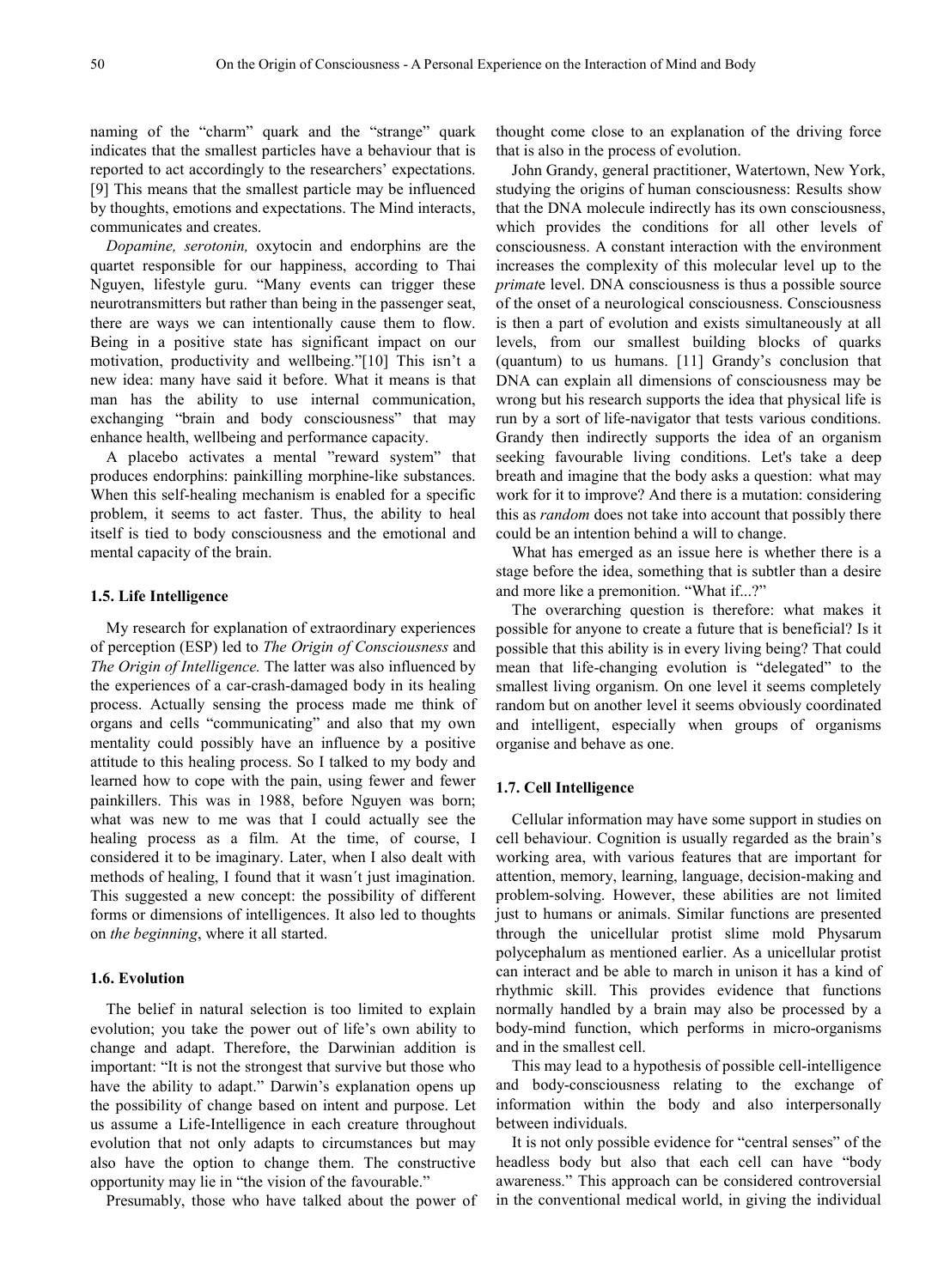cell a consciousness and intelligence. However, even in this science, things start to happen. Sondra Barrett, researcher on cell biochemistry, reached a similar conclusion about the body's inner intelligence. [12] Guenter Albrecht-Buehler, Professor of cell and molecular biology, has attempted to analyse the "chain of command" of the cell's movement. According to this work, the "brain" of the cell (= centrosome) collects visual information with its built-in "eyes" (centrioles), sending commands along the "nerves" (microtubules) to "muscles" (autonomous cortical units called micro-plastics) that initiate the molecular interactions and that ultimately lead to various manoeuvres. The cells can form different organs, using different sets of genes and special genetic programmes, in different cell types. [13]

When cells divide, the new cells remember which cell type they belong to and use the correct genetic programme. Even if Buehler is not considered as studying consciousness, he shows how cells orientate themselves, evaluate their status and communicate. Evaluation requires a kind of emotion: "good or bad" so even if it is reflexive it is also available for quality discernment. The origin of central senses can thus be based on Buehler's description of the cytoplasm functions placed in the cell. This may explain why the cells are clustered in specific concentration areas with specific tasks. Each small cell also has its own cell memory, which can have unexpected and remarkable implications in transplantation. The work of Guenter Albrecht-Buehler and Robert Laughlin at Northwestern University Medical School, Chicago, might give some further clues on the subject of cell intelligence. [14] It should, however, be pointed out that I make no claim to possess the scientific competence to critically evaluate these findings.

# **1.8. Search of a Mind-body Intelligence**

Researches in the area of brain and body consciousness didn´t give me any explanation for ESP experiences. Rather, I had to accept that those experiences were independent of physical and biological controls. So I created the term "Independent Consciousness" as a hypothesis to find some studies in the area of a consciousness outside the body, a mind-body intelligence. Much later, I found Larry Dossey's explanation, which he called "Non-Local-Mind."[15] Dossey also introduced a theory that explained how healing could work at a distance.

I had discovered a possible mental influence of the healing process in my own body after the car crash. When I later tried it on others and found out that it might have effect even on a distance it certainly awoke an urge to search for education. I took some courses in healing techniques and also found out that I could "see with my hands."

A medical clinic with physicians and nurses who were interested in the phenomena of healing and also other transpersonal phenomena gave an opportunity to examine such techniques. I carried out 15 clinical experiments on my awoken "gift" under clinical surveillance. I was presented

with several volunteers in the research on phenomena such as healing, clairvoyance and telepathy. When I met a test subject I didn´t know what the problem was; I wasn´t given any information about their condition. Yet I could locate a faulty organ, see it and not only describe it but also draw a picture of it. One spectacular result of this was when I could "see" (clairvoyance) the spine and then locate a problem disc, drawing a sketch of it, then be shown an x-ray of the disc looking exactly like my drawing. Still very sceptical about the whole thing, I had to accept the fact that very often I could not only tell what was wrong but also help.

To avoid any form of "cold reading" I often had the patient's back to me and the patient might be a distance of 5 metres or more away. The team controlling the experiment could then say: "Ocular observation shows a change in the area where the patient suffers pain…"

In searching for other studies on the subject, I found "Shaman Wisdom - Shaman Healing" about Native American healing technique. [16] In a Christian religious context Witness Lee has given examples of a belief in a divine consciousness trying to explain relevant contents from the bible. [17] They are all taking an independent consciousness for granted referring to a holy spirit and that the obvious way to connect is through chanting, prayer and contemplation. I do not deny such religious methods, and have great respect for these beliefs, but they do not help me to understand how it works.

I assumed early that there must be another sense, previously unexplained, which is active when paranormal experiences occur. I assumed that each cell had its intelligence, emotions and methods of communication. This is now beginning to be recognised as a possibility even by those researching cell structure and communication. However, the possibility of cell communication cannot explain how my mind could "see" organs and correctly diagnose without medical knowledge. Was this a previously unknown sense that interacted with the cells of the body?

This led to a more spectacular explanation: could it involve " independent senses" which are not dependent on physical senses? One such sense is assumed to be clear-sense where one perceives through inner vision (clairvoyance and clairaudience). Yet that does not explain how I obtained knowledge new to me. Is there also an independent mind that instantly has access to all kinds of knowledge? If so, who or what conveys the correct diagnosis?

Studies of patients diagnosed as clinically brain-dead led to a further track. These patients had returned to life and talked about what nurses and doctors had said and done while they were unconscious and none of the physical senses were functioning. I began studying transpersonal phenomena and found that some sceptics' bully-like treatment of this science could frighten anyone into silence. Yet the questions persisted and more than 20 years of research, with myself as one of the objects of study, have led to proposals for a new division of senses. The discovery of others' experiences reassured me that I was not alone and that meant an understanding of different kinds of senses. Some experiences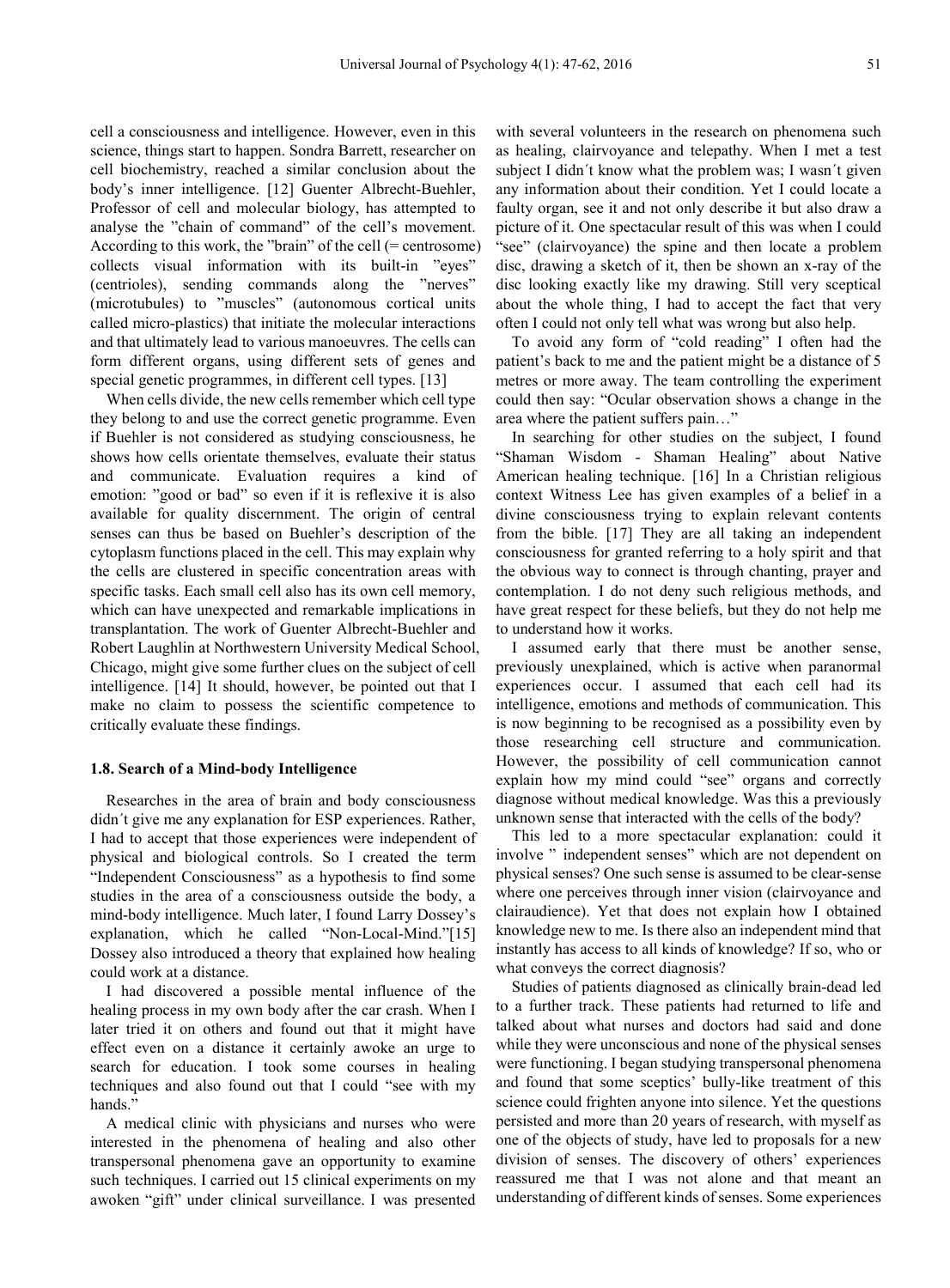related by others were in a dimension other than space-time and independent of time and place.

### **1.9. Other Cases Reported in a Scientific Manner**

Googling: "car crash; accident; near death experience" produces several stories. However, it is difficult to find similar cases described in a scientific manner; therefore, I only compare three others' unique cases and unique experiences which have a scientific approach but according to Grounded Theory these are not my experiences and I can not guarantee the veracity just shortly present others experiences. As they are described they are all lead to the same conclusion: there is an "independent consciousness."

## Case 1

Dr. Jill Bolte Taylor is a Harvard-trained neuro-anatomist specialising in post-mortem examination of humans. In her work she cuts up the brains of dead people to look for the neurological causes of serious mental illness. She is thus very familiar with what happens in strokes. On the morning of  $10^{th}$  December, 1996, a blood vessel exploded in 37-year-old Jill's brain. She woke up to find that she had had a massive stroke, a severe bleeding in her brain. Her immediate thought was "Oh my gosh, I've had a stroke!" This was quickly followed by "Wow, this is so cool!" As a curious neuro-anatomist, she was fascinated by being able to observe how her own mind systematically deteriorated, to the point where, four hours later, she was unable to walk, speak, read, write or recall any of her life. This meant that the dependent consciousness in what I call the "existential hub" (where the entire memory bank is) was knocked out. The most fascinating part of Jill's story is her subjective experience during and after the stroke. With the left hemisphere eliminated, she experienced, without ego and without physical senses, happiness and feeling at one with the universe. Jill's stroke resulted in engagement with the physical world being cut off. It is defined by our language, and analytical concepts of reality, as "me" and "not me." From an outside perspective, she lost abilities such as language, orientation and critical analysis, which made her unable to function normally. However inside her perspective, it relieved her mind and allowed her to experience reality in a totally new way, open and intuitive. She lived in what she calls the "right here, right now awareness," a euphoric explosion of stimuli, no sense of past or future life, every moment fresh and undefined. She said that she was linked to the universe. "As the language centres in my left hemisphere grew increasingly silent and I became detached from the memories of my life, I was comforted by an expanding sense of grace." (p. 41) In the book "My Stroke of Insight" (2009), she describes the neural circuits of bliss in the brain's right hemisphere. When Jill was better, the liberation of the right hemisphere could launch a whole new flow of creativity. After recovery, she became both an artist and scientist and created new images of brains. Jill Bolte said on her recovery: "I believed in the plasticity of my brain - its ability

to repair, replace and retrain its neural circuitry. In addition, thanks to my academic training, I had a "roadmap" to understand how my brain cells needed to be treated in order for them to recover." (Pp. 35-36) $[18]$ 

# Case 2

Dr. Eben Alexander is a highly trained Harvard neuro-surgeon. He knew that NDEs felt real but was of the opinion that the experiences were simply fantasies produced by brains under extreme stress. Then Dr. Alexander's own brain was affected by a rare illness. The part of the brain that controls thought and emotion (and in essence makes us human) shut down completely. For seven days he lay in a coma. Then, as his doctors considered stopping treatment, Alexander's eyes suddenly opened. He had come back.

Dr. Alexander wrote in his book Proof of Heaven: "Misleading concepts that focus on reductive materialism have kept us in the dark about the true nature of the human soul and its integral part in our evolution as spiritual beings."

The old paradigm of 'birth to death' represents an outdated concept that is woefully inadequate in defining the unfolding reality of expanded awareness," he stated in an interview with Waking Times. "Materialist science is at the end of its days, as most scientists are changing their views. The old concepts are soon to be relegated to the same dust-bin as 'the earth is flat,' as we develop a more mature understanding and transcend old beliefs." [19]

# Case 3

Tony Cicoria has a history reminiscent of mine. I was not hit by a lightening bolt but a car crash and my visions of the music came much later after the accident, so the connection is not as obvious. In my case, there may be other factors to be considered. My history of near-death experiences is different. However, we share the Out-of-Body Experience (OBE) and the sense of "new music" coming from outside our own creativity. [20] Oliver Sacks, a professor of neurology at the N.Y.U. School of Medicine, has written Cicoria's history and one article is quoted.

Tony Cicoria was forty-two, a fit former college football player who had become a well-regarded orthopaedic surgeon in upstate New York. In 1994, he was participating in a family gathering and needed to make a phone call using a pay phone outside the pavilion. He says:

"I was talking to my mother on the phone. There was a little bit of rain, thunder in the distance. My mother hung up. The phone was a foot away from where I was standing when I got struck. I remember a flash of light coming out of the phone. It hit me in the face. Next thing I remember, I was flying backwards."—"I was flying forwards. Bewildered. I looked around. I saw my own body on the ground. I said to myself, 'Oh shit, I'm dead.' I saw people converging on the body. I saw a woman—she had been waiting to use the phone right behind me—position herself over my body, give it CPR. . . . I floated up the stairs—my consciousness came with me. I saw my kids, had the realization that they would be O.K. Then I was surrounded by a bluish-white light . . . an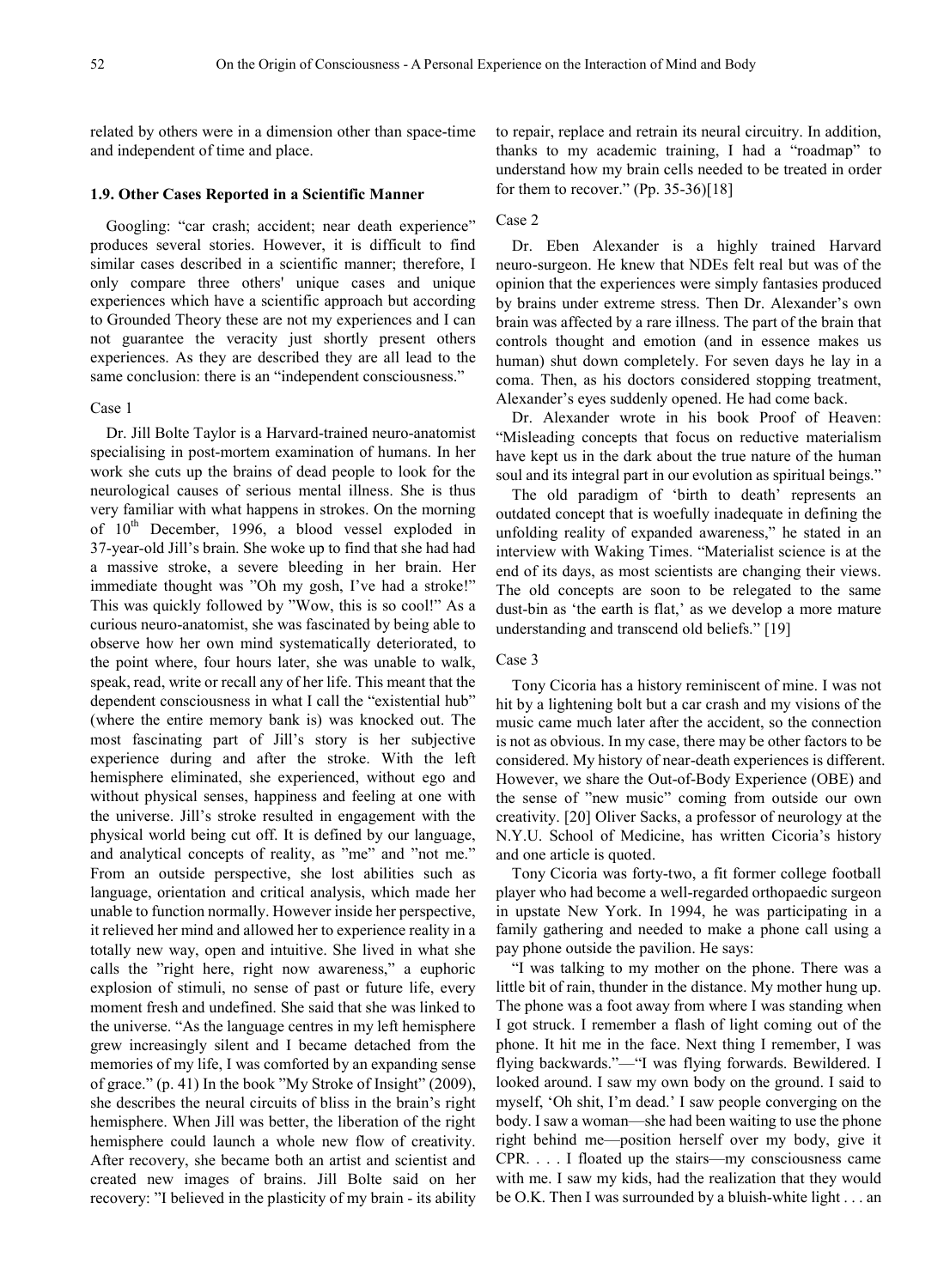enormous feeling of well-being and peace. The highest and lowest points of my life raced by me. I had the perception of accelerating, being drawn up. . . . There was speed and direction. Then, as I was saying to myself, 'This is the most glorious feeling I have ever had'—slam! I was back."

Cicoria knew that he was back in his own body because he felt pain—pain from the burns on his face and on his left foot, where the electrical charge had entered and exited—and, he realized, "only bodies have pain." He wanted to go back, he wanted to tell the woman to stop giving him CPR, to let him go. But it was too late—he was firmly back among the living. After a minute or two, when he could speak, he said, "It's O.K.—I'm a doctor!" The woman, who turned out to be an intensive-care-unit nurse, replied, "A few minutes ago, you weren't." [21][22]

# **1.10. Reflecting on Cases, Experiences and Other Research**

Jill Bolte had an internal view of the cells in the brain that can be compared with how I had a view of the broken parts of my body and could perhaps influence the healing by "talking" to these parts.

One question is whether such communication can also influence the environment. In 1909, Jung visited his mentor Sigmund Freud in Vienna and asked him about his stance on supernatural phenomena. Freud dismissed the idea but then something strange happened. Jung tells:

"While Freud was arguing in his usual manner, I had a strange experience. It was as if my diaphragm was made of iron and was red hot. At the same moment, we heard a bang, well a loud boom, from the bookcase standing right next to us. We jumped in fright, afraid that the bookcase would tip over on to us.

I said to Freud: 'This is an example of a catalytic exteriorisation phenomenon.'[23] – 'Oh come, come,' he replied; 'That is absolute rubbish!' – 'It is not,' I replied. 'You are mistaken, Professor. And to prove my point I now predict that in a little while there will be another loud bang!' I had barely finished speaking when a similar explosion resounded in the bookcase. To this day, I do not know what gave me this certainty. Yet I knew beyond all doubt that another bang would come. Freud just stared at me, aghast. I do not know what he thought or what his look meant. In any case, the incident caused him to distrust me and I had a feeling that I had done him some harm. We never discussed the matter again."

I could understand Freud's rationalisation. It would take several years of my own experiences before I began to read about paranormal phenomena. The more I read, the more airy-fairy I found it. "So many gullible people out there!" Oh yes, there were those who believed although they had not had any personal experience. This seemed a mystery to me. Did they have any inkling or were they just easily fooled or influenced by wishful thinking? On the other hand, I also found sceptics even more rigid than me who would not believe in any such rubbish as transpersonal experience.

When trying to explore those phenomena, such scientists may find themselves in a situation like the Inquisition and witch-hunting, with debunkers like James Randi engineering fraud and sabotage of such studies to ridicule them. [24][25]

The Stargate Project was a CIA-initiated study on remote viewing conducted at Stanford Research Institute in 1995. "Regardless of one's a priori position, an unimpassioned observer cannot help but attest to the following fact. Despite the ambiguities inherent in the type of exploration covered in these programs, the integrated results appear to provide *-unequivocal evidence of a human capacity to access events remote in space and time, however falteringly, by some cognitive process not yet understood. My years of involvement as a research manager in these programs have left me with the conviction that this fact must be taken into account in any attempt to develop an unbiased picture of the structure of reality."* (Puthoff, PhD) [26]

One assumption is that of a clear mind leaving the body in what is known as an "out of body experience" (OBE). It involves clairvoyance, boundless, timeless and unlimited by distance and time scales.

With these practical experiments, clinical studies and findings of others with similar experiences came more questions. The project grew and became more scientifically demanding. The issues of consciousness meant examining whether there were different kinds of consciousness that could interact and whether an independent consciousness was completely independent of time and place but could affect the physical life that obviously was governed by time and space. Einstein's four-dimensional theory was then of limited help. I needed an expanded theory. Jean Gebser (1905-1973), a Preussian-born German philosopher, did a structure of human consciousness similar to my ideas. Finally I reached a theory of "On the Origin of Consciousness" but that is not the subject of this article.

# **2. Objectives**

Is there a need for a new view of consciousness and the senses? My experiences led me to propose three categories, which may revise our traditional view of perception and consciousness.

1) The so-called "Five physical senses" which are fundamental. I call them Elementary. They are necessary for "brain consciousness."

2) Three ECO-senses: Emotion, Communication and Orientation. I call them "Central senses." They originate in the body and give a "body consciousness."

3) Four "independent senses" that are independent of the body. In areas within so-called paranormal phenomena, terms such as Clair Sense and Clair Voyance are being used.

Can such senses also take over the consciousness when the brain is in a dream state, an unconscious or radically reduced level of activity such as coma, or clinical brain death? It suggests possible states of consciousness separate from the brain and body what I call "Independent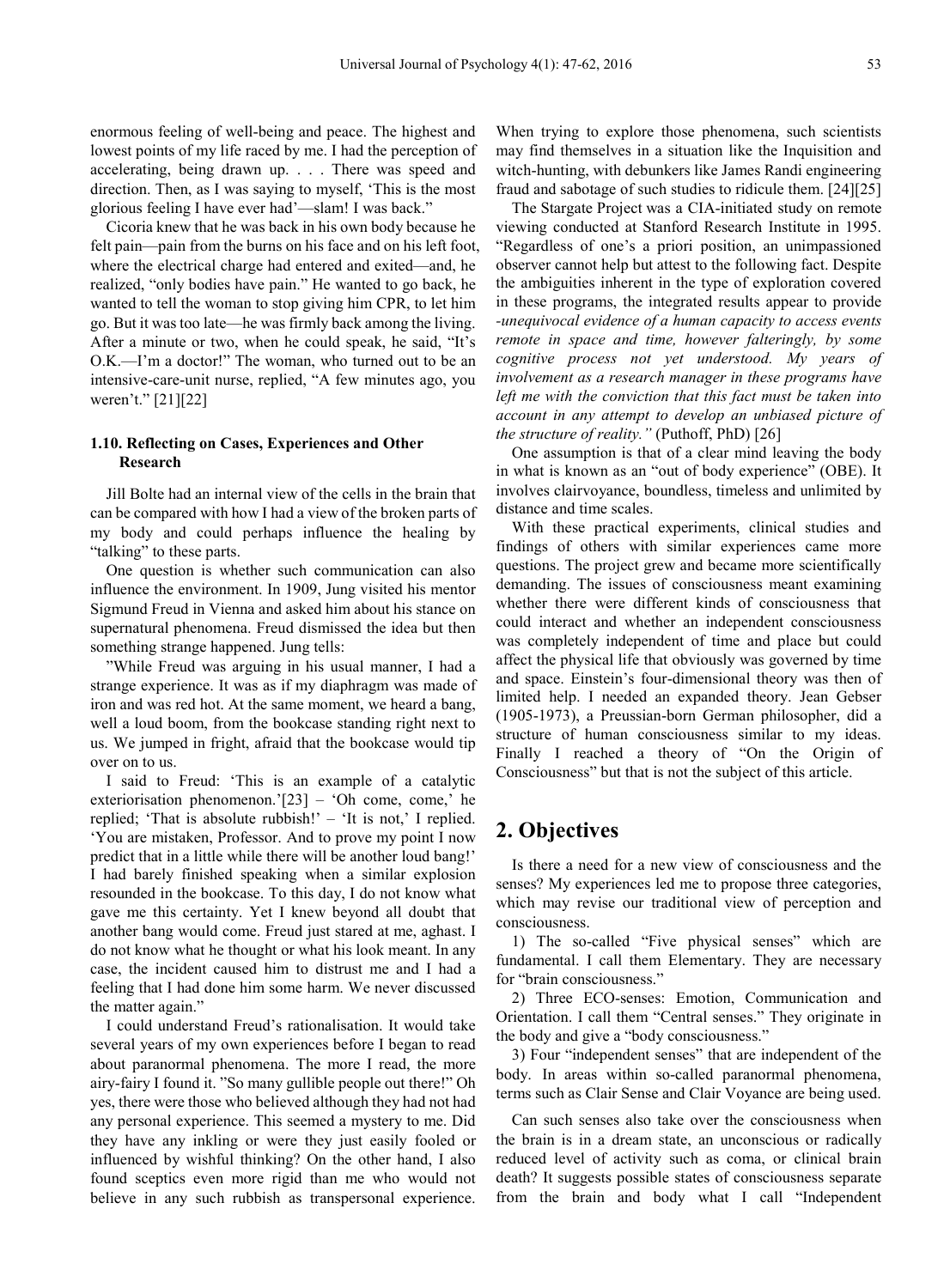consciousness."

Precognition and lucid dreams offer perhaps the most difficult challenge posed to causal thinking (cause and effect). This is the notion that a non-predictable effect can precede as a vision before it actually happens. Is it possible to think, feel or perceive what is to come, though no objective signals indicate future events? Is it possible to change destiny by affecting the probable cause? Could there be evidence that allows this reversal? If so, how does one explain it?

To form a theory of the origin of consciousness we probably need to consider various states and dimensions.

# **3. Materials and Methods**

## **3.1. Credibility Problems**

There are reasons to be sceptical about the idea that minds can exist independent of normal bodily processes. Anyone who "clear sees" for the first time may try to suppress the "imaginings."

There is also a critical and widespread distrust of phenomena and mediumship.

For these reasons, I applied the method of Grounded Theory to describe and try to clarify my own experiences.

## **3.2. Grounded Theory**

Grounded Theory (GT) is a research method developed in medical sociology but used in other fields such as education. Empirical research, with observations of reality, is the source of knowledge. A GT study will primarily be based on the researcher. Personal observations are the source of my knowledge. Scientific literature is built on the research project, based on the issues that arise. It has, in my case, brought an increasingly complex picture comparing my own experiences with the findings of others. Existing theories and hypotheses previously known from literature should be ignored at the beginning of investigation. At the end of 1988 I had no knowledge of what had happened to me and therefore subsequently no access to theories or studies. At that time, there was no Internet so I just documented my experiences in a diary. I tried to formulate hypotheses based on specific data and carried out experiments and searched to explain them (induction).

# **3.3 The Hypothesis of a Consciousness Regardless of Time and Space**

In the beginning it was difficult to draw reasonable conclusions from the hypothesis of an independent consciousness. It became obvious to me that there was a need to form a theory that could explain the possibility of a "travelling mind regardless of time and space." A possible explanation came from a surprising direction, Albert Einstein.

Surprisingly to both scientists and non-scientists, Albert Einstein suggested that past, present and future exist simultaneously. Einstein (1952): *In the four-dimensional structure* [space-time] *there are no longer any sectors*  [time-divisions] *that objectively represent "now." The terms "happened" and "going to happen" cannot entirely be abandoned but it is still complicated. It appears, therefore, more natural to think of physical reality as a four-dimensional existence, instead of, as hitherto, the evolution of a three-dimensional existence.*

# **3.4. The Problems in Defining Concepts**

The method is a way to create an understanding of perhaps a new concept also enabling new terms needed to fully understand the development of the hypothesis to clarify and define a proto-scientific theory. To really understand what is meant, it is important to understand the meanings of words and their implication. In 2010 the first part of Origin of Consciousness was sent on peer review [27] defining the concept of an "Independent Consciousness" [28]. At that time the reviewer found no references in English literature although the idea of such a mind since long is considered a fact in most religions and philosophical beliefs such as Buddhism. But the specific term "Independent Consciousness" had so far not been used or spread. 2013 I expressed its definition and content on a Swedish alternative to Wikipedia called Vetapedia [29] since the Swedish Wikipedia was and still is controlled by the skeptics Wikipedia-guerilla manipulating articles related to science emphasizes biological naturalism as the basis of consciousness. The term was then used in 2014 on in a Swedish Wikipedia article about consciousness but in relation to behaviourism: "The solution is to eliminate the idea of an interior mental life (and hence an ontologically independent mind) altogether and focus instead on the description of observable behavior". In its context, it can be seen as an example of aggressive exclusion of the theory of an independent mind. This perspective is also presented by John Searle [30] stuck in in the brain as a tool or what I call "elemental mind" only accepting the biological prespectiv, the perception of the five physical senses and its brain-processes.

Since 2014 the term independent consciousness (in English) is widely spread on Google and is accepted as an expression of a consciousness not dependent of the brain or the physical body.

An independent consciousness enables a range of transpersonal experiences such as out of body experience (OBE) and precognition. Sometimes precognition is misunderstood as intuition.

The concept of intuition is according to Dreyfus [31] a skill we use in everyday life and in particular when we are at our best. It is sometimes misunderstood as a "fuzzy" concept because it is confused with gut feeling. From a strictly behavioural science perspective, intuition is an extraordinary natural skill. The best fighter pilots, the most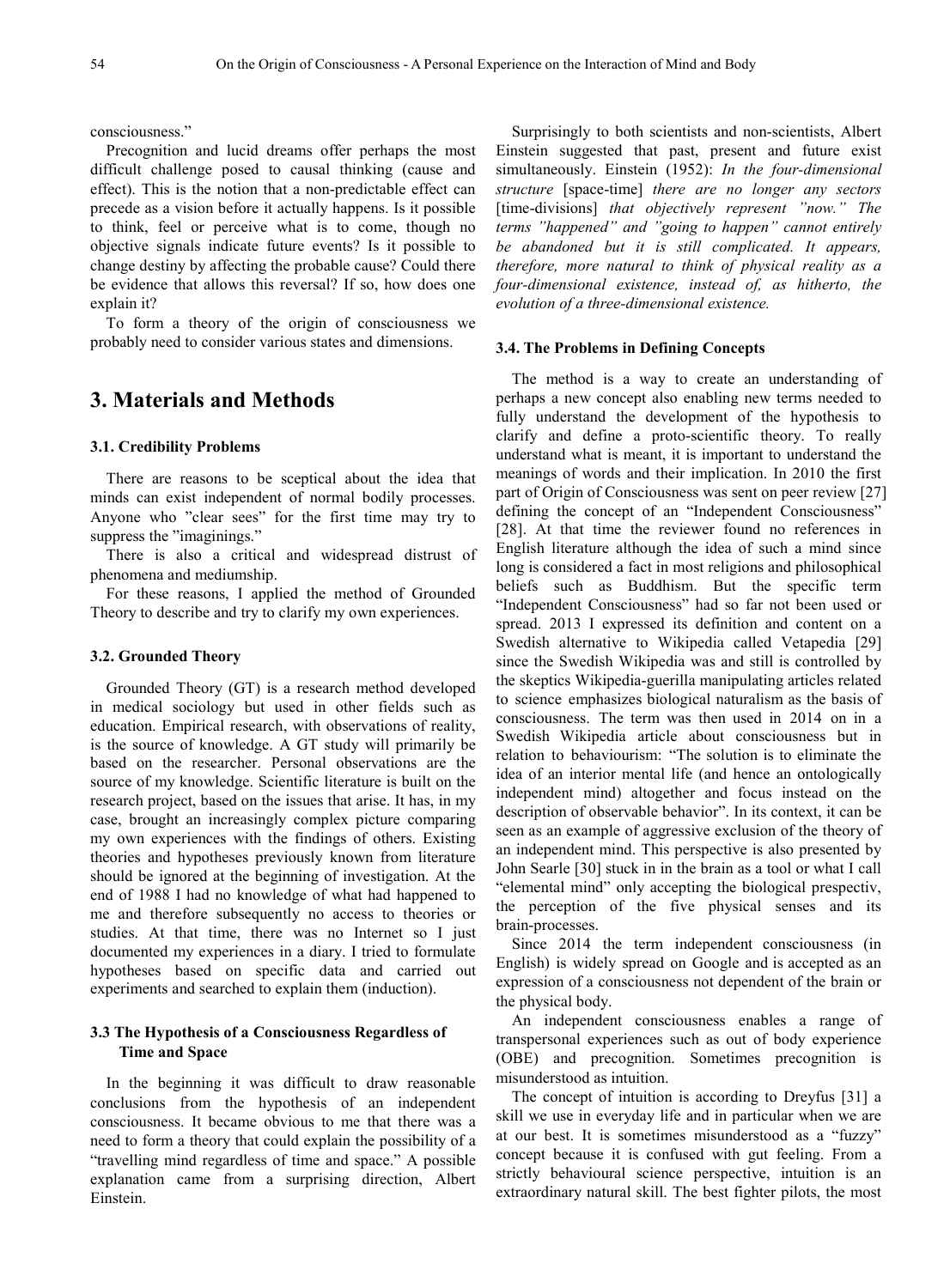skilled doctors, chess masters and many others are guided by their intuition. Intuition is based on utilising acquired experience and knowledge. Intuition surveys the situation with lightning speed, makes clever shortcuts and takes decisive positive measures. [32]

# **4. Results**

After studying and meeting with different directions of spirituality, I have chosen to be circumspect with such results except from the NDE cases displayed. There is great knowledge to be gained on the basis of transpersonal perspective from these cases. They provide valuable knowledge and experiences that could provide support for the theory of independent mind.

Since there is an interest in mental ability, some of the research may confirm an assumption of "the power of the mind."

# **4.1. Putting Myself to the Test**

It turned out that I probably had several of the extra-sensory senses being used by people involved in psychic activities and mediumship. Examples of these are clairsentience being used for Remote Viewing; telepathy talking with living people at a distance not using any technical facilities; mediumship - talking to dead people transmitting specific information of which I had no previous knowledge. An example of precognition is when I felt deep sorrow for the loss of a person and nothing indicated that this person would die that very day. It was later confirmed that she had passed away at the time I was given and had also forewarned her sceptical relative. Although this was alarming and nerve-wracking, I was so certain that I had no hesitation saying it.

The deceased lived in another country overseas, so it took some time to travel to meet her children. All the way there she was talking to me from "the other side" about how she wanted her children to be taken care of. Knowing that they would be very sceptical, I was given facts about what they did the morning we met. This unlikely knowledge convinced them. So I could tell the teenage son not to do something which only he knew about, and also tell the daughter to do something that she had been resisting and which only she knew about.

I am still very sceptical about it all, almost frightened. Messages using Extra Sensory Perception nowadays seem to occur whithout any pattern. For a while I frequently had visions that were not particularly pleasant. Some of them I used as creative ideas, not believing they were anything other than imagination. In the spring of 1994, I produced a slideshow that became a kind of prediction about the sinking of the ferry Estonia. The original text came from an employee of the Board of Civil Emergency Preparedness (OCB). The Supply Commission would use the programme for an emergency drill. The Estonia disaster occurred on 28<sup>th</sup>

September 1994. The similarity with the slideshow was frightening.

Another powerful vision, in 2002, took the form of a remarkably lucid dream. It showed a huge wave that swept across the countryside, as a result of an earthquake in the ocean in Asia. In the dream, I was prompted to write down and share the horrific scenario. The story was distributed to a limited group, whose task was to pre-pray for the children (from around the world) who would be affected. I did not know then that it was called a tsunami, much less that such giant waves could be formed. The nightmare story is astonishingly similar to the actual course of events. In my vision, the disaster took place near Indonesia, the area in the Indian Ocean that was hit by an earthquake that triggered the tsunami of Christmas 2004.

Here I would add a more personal event associated with a mediumship training course that I attended for the first time. I arrived late to the session where all the participants were unknown to me. Therefore I did not participate in the initial introduction of the members nor did I introduce myself. At this meeting with people of whom I knew nothing, out of the blue I got three maiden names, one of which was an unusual double-barrelled name. When it was my turn I said the names and a woman confirmed that she "knows who these girls are, three sisters." Then I said that I saw one girl, who I named, in a canoe that turned upside-down, with her ending up in a panic underwater. The woman declared confidently, "Ah, she is not interested in such adventures." I suggested that she should still contact her. She contacted her friend and found out that she had just bought a canoe and that summer planned to paddle around the archipelago on her vacation. The girl was more upset than happy at the warning: "Now that I finally got the courage to go on an adventure, you bring me such nonsense!" The friend still chose not to pursue the canoe holiday. Instead, she reportedly had another "wonderful holiday." Such stories are in natural science considered anecdotal and of less value as evidence. Therefore, it is particularly important to strengthen human sciences and humanistic psychology, per se, and especially transpersonal psychology, which takes advantage of unique and individual events, and considers what I call "one case validation."

Trans-empirical consciousness goes beyond our experience, beyond what is considered possible to prove and it is possibly even a description of a spiritual consciousness. Lothar Schäfer, a physical chemist at the University of Arkansas, says that: "In the empirical world only that which can be proven is true. But according to quantum chemistry, reality consists of forms, not of matter or energy, which is also true. Although non-visible, they are in every single molecule, like a wave factor or condition factor. These virtual events are patterns of information, with an innate ability to view them in the empirical world.

Physical reality thus arises in two areas - as proof and as shapes of potentiality. To prove the existence of the virtual forms, methods of so-called proven experience do not work. It does not have access to the trans-empirical, that which is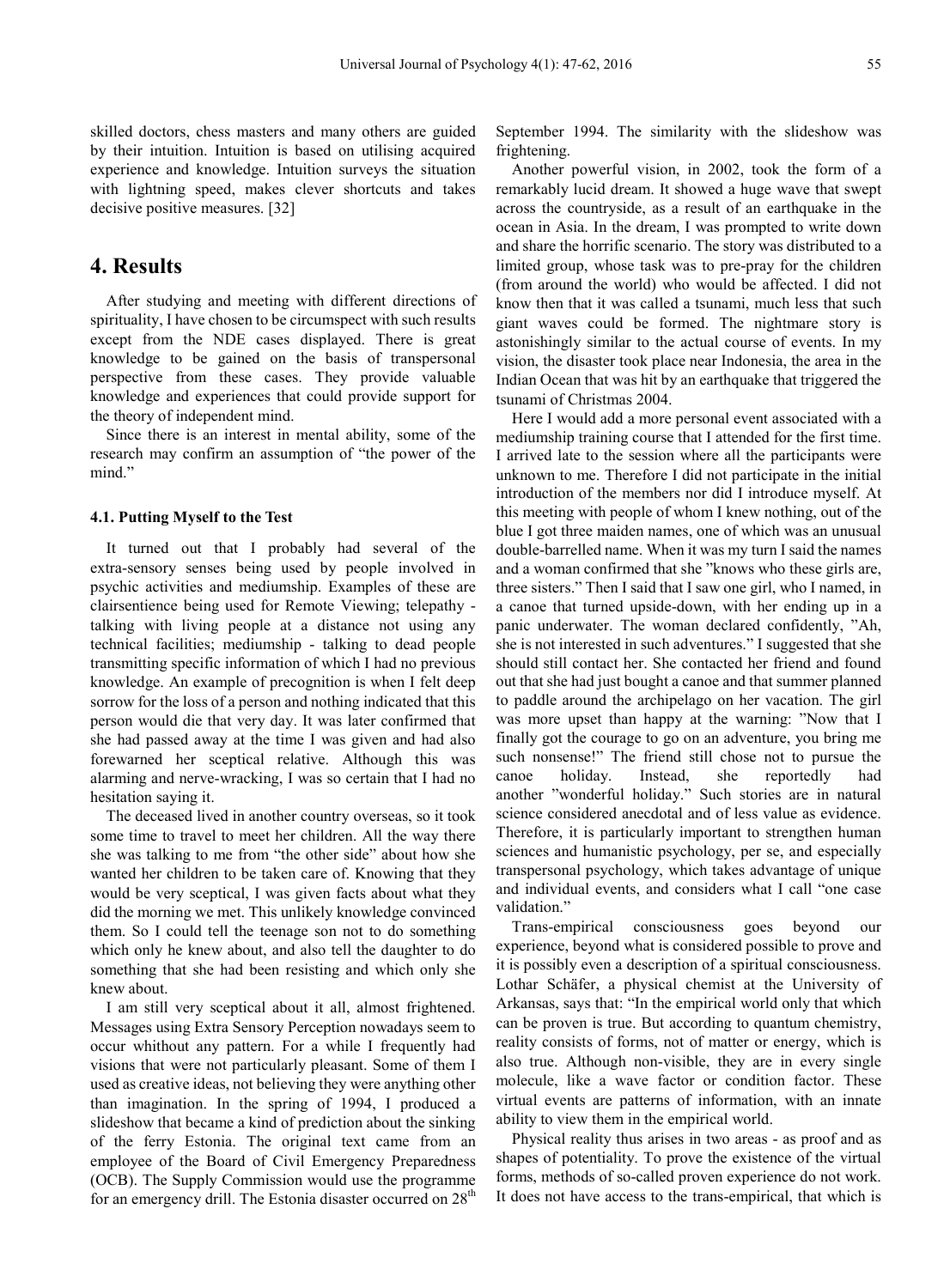beyond our experience. Measurement and the evidence of physical things is not enough because the empirical cannot show us all of reality, as it is."[33]

# **4.2. Toward a Science of Consciousness**

At *Toward a Science of Consciousness* (TSC) in Arizona in April 2014, I presented my theory in a Poster Session where Deepak Chopra showed up and spent some time studying it. Finally, he said, "I totally agree!"[34]

There was also a visitor who didn't agree with the idea of interdependence of time and place, referring to an experience of visiting a haunted house. Disappointed leaving the house as nothing had occurred, suddenly she saw in front of her the image of a stampeeding herd of cattle. There was a frightening sound and she rushed towards her car for protection but felt that the herd knocked her to the ground. Though it had run straight through her, as it was imaginary, she said, "there was a time and a place where this happened." I tried to explain that her example was perhaps evidence (though anecdotal) of time and space not being applicable to transpersonal experiences of this nature. If it was true, it showed that a transpersonal event might occur independently of actual time and space. Although she believed in ESP phenomena, she could not grasp the essential conditions needed to enable something like this to happen. It reminded me of a discussion with another believer who said, "I do not care why or how it is; I know it is." Although such a view is of little use to a researcher with a scientific interest, it is of course necessary to accept such a view of reality. Meanwhile, discussions are ongoing on *hard* and *soft* facts and *quantum* or *mathematical* computations, as if such calculations were to make consciousness more understandable. Einstein may have been on track in suggesting that consciousness is beyond space and time; that is enough to open up to explanations other than physical and mathematical.

At the fourth day of TSC conference there was a plenary called "Time and Consciousness" dealing with precognition without saying the word as if it was taboo. Soon after the lecture there was a bus excursion into the mountains that many of the participants missed and also the speaker Julia Mossbridge. She talked with her husband on the phone and complained about the situation and I overheard his answer. "Believe me You will not want to be on that bus!" Later on another bus also heading to the mountain to the restaurant were we all would gather I heard in my mind "it will burn and crash" not knowing if it was only imagination. Suddenly I became worried about JP, one of two friends that were on the sightseeing bus and I told this to the passenger TLF next to me. Later we found out that the sightseeing bus had crashed into the corner of a house and that a long metal object had run throw the window and almost hit JP. Then the brakes of the replacement bus burned so all passengers were exposed to a life threatening danger and they decided to step of and wait for a new bus. Although this had happened and being verified it was

considered to weird to discuss in the Conference. The possibility of precognition is still controversial among sceptics an experts focused on "brain consciousness" as if the brain was locked in physical perception and calculations of these perceptions.

On the last day of TSC, the results of two studies were to be presented: the *AWARE* study and the *Rat* study. Both projects were intended to contribute research on the phenomena of near-death experiences (NDE). I was sceptical of both, the *AWARE* study because I thought its design was, if not impossible then extremely dubious, while the *rat* study is certainly not about NDE. Sam Parnia, responsible for the *AWARE* study, cancelled his lecture. The presentation of this project had really been the main reason for me to travel halfway around the world; obviously I was very disappointed. However, I still want to give the background to the AWARE Study and to my scepticism.

# **4.3. The AWARE Study**

"The *AWARE* (AWAreness during REsuscitation) Study was launched by the Human Consciousness Project, a multidisciplinary collaboration of international scientists and physicians who have joined forces to study the relationship between mind and brain during clinical death, and is led by Dr. Sam Parnia."[35]

This highly ambitious study to basically seek evidence of near-death experience was considered by many researchers in the field to have a plan and construction designed to fail. That was also my opinion. When I got the chance to meet Peter Fenwick, I asked him if any of the team behind the design had had an NDE; he said with great certainty that none had. I questioned the design and could understand the reason for the supposed failure. I also understood that the team had not established what was required for a successful design. Their method had been to put computer screens on a shelf in a room where one could expect patients could be revived after cardiac arrest. These screens showed random pictures which a revived patient might have seen and could then have been able to describe. The *AWARE* study has not presented any substantial NDE results so far even though almost 5 years have passed since the team promised to publish its results.

# **4.4. The "Rat Study"**

Another study criticised for not understanding the concept of NDE is what has been called "the infamous rat study."

A team of researchers at the University of Michigan have studied the brain activity of rats and claim they succeeded in measuring the brain activity when the rat dies. They claim also to have found the mechanism of NDE: "a surge of neurophysiological coherence and connectivity in the dying brain."[36] This became a popular story under the headline: "Brains Of Dying Rats Yield Clues About Near-Death Experiences."[37]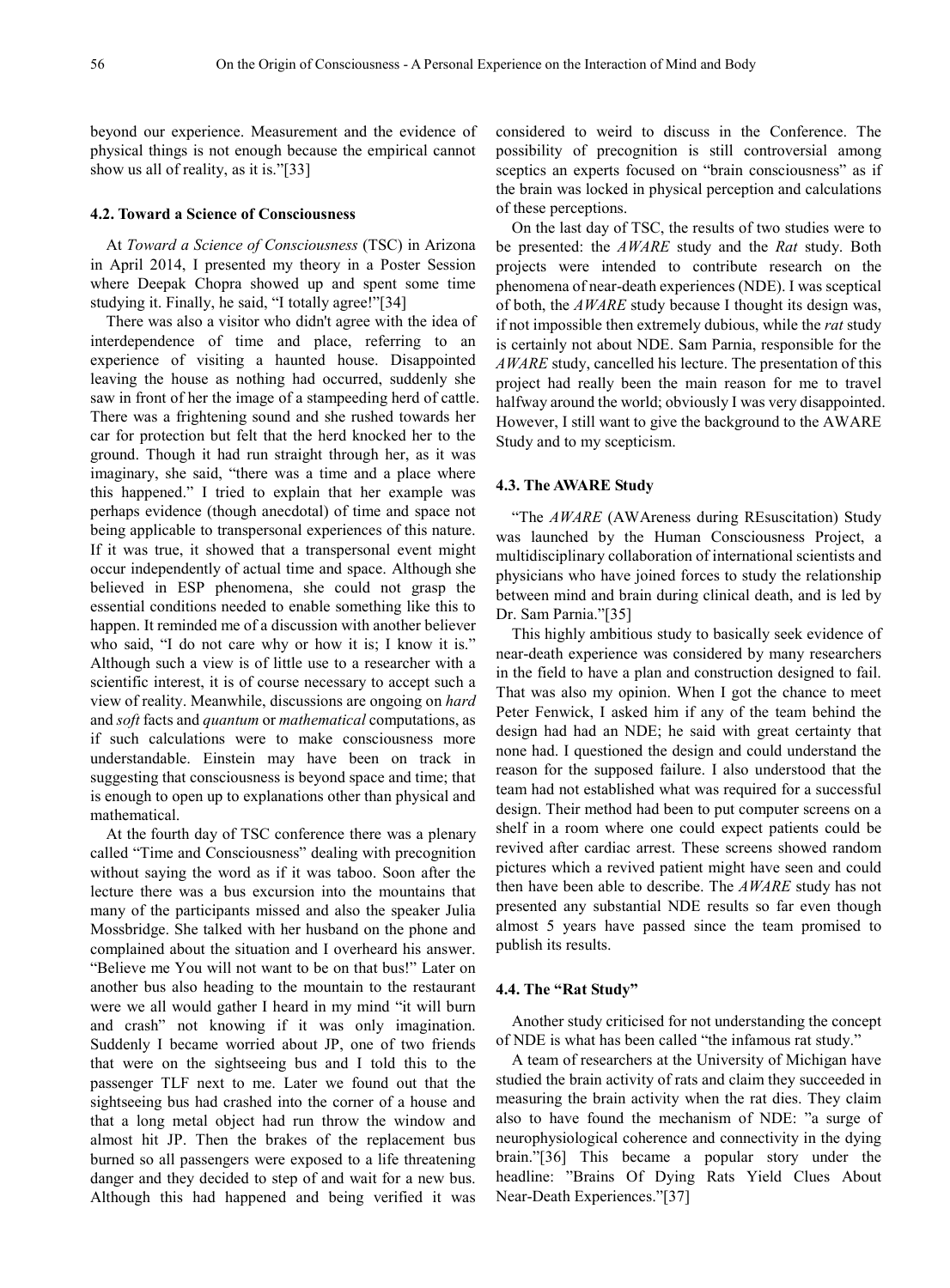"Scientists praised the research, which appears in the Proceedings of the National Academy of Sciences." (Rob Stein) However, other scientists were unconvinced and less enthusiastic; they questioned how much rat brains could really tell us about human NDEs - if anything at all.

"I don't think that this particular study helps in any way to explain near-death experiences in human beings," says Sam Parnia, who studies dying and NDEs at the Stony Brook University School of Medicine in New York. "We have no evidence at all that the rats had any near-death experiences or that animals can have any such type of experience," Parnia says.

### **4.5. The Hypothesis of an Existential Hub**

The hypothesis of an Existential Hub is in no way validated but is supported by neuro-scientist Professor Matti Bergström. An "existential hub" allows for various conditions and different states of consciousness. I assume that this hub coordinates dependent consciousness (dependent on a functioning brain) and independent consciousness that is independent of a measurably functioning brain. Bergström has confirmed at least part of the hub theory by what he calls Mandelbrot-Self. He identifies the same area as I have done and describes the possibility of the spiritual self that he equates with the existential hub. Bergström's premise is biological – physical – mathematical. My starting point is psychological – biological – philosophical. I assume that an existential hub may be an interface between the central senses (ECO centre), the dependent and independent senses and thus the mind-body or soul. In the living, healthy brain there are dependent senses that prevail but in a damaged brain or one in a comatose state, "independent senses" can, independent of body senses, take over.

# **5. Discussion**

My theory may be regarded as differing from Dr Larry Dossey's theory of "One Mind" if my suggestion of three consciousnesses should be looked upon as atomistic. I don't regard them as separate but interlinked. In "A Boundless Consciousness," an interview by Richard G. Young (2002), Dossey explains his views: "Mind (mentality) and consciousness (awareness) are fundamental and cannot be broken down or explained as parts. An atomistic perspective entails understanding the context in parts' properties. A holistic approach means that the whole is greater than the combined parts. The context for a part does not cover the whole." Dossey earlier opposed attempts to understand consciousness as energy: "That metaphor is absolutely terrible! Consciousness does not behave like energy! It is completely independent of the spatial de-markation. It can also slow down and restrict all forms of known energy. Consciousness cannot, however, slow down."

Dossey today accepts energy as a metaphor but nevertheless does not have the restrictions of energy.

Perhaps my idea of this is coming from a different point of view. Dossey has run research from a scientific perspective at a hospital. I have experienced a car crash and its implication on my body and mind and also experienced transpersonal phenomena in conjunction with the crash. My reflections on this are that there can be at least three kinds of consciousness. I even think that *independent consciousness* has a state of super-mind that can observe what happens in the body and the results of decisions made by the brain.

#### **5.1. Assumption about "Body Consciousness"**

To consider the "ECO senses" as modalities may belittle them, as I see them as the possible original senses of the body. How can we explain the five established physical senses evolutionarily unless there is something that they have evolved from? Body memory is a hypothesis that the cells of the body itself are capable of storing memories, as opposed to only the brain. Also here we can see sign of wikipedia sceptics denying this subject calling it pseudoscientific especially when it comes to the subject of memories of incest or sexual abuse. While professionals working with the body, rehabilitation physiotherapists and scientists studying *body* awareness consciders body memory not only plausible but a reality worth exploring. [38] If we assume the possibility of cell intelligence and taking into consideration that cells have a memory that allows for proper reconstruction of organs and muscles, we can also assume emotions and traumas affect these cellular memories [39] and even effect the recipient of organ donor to the degree that it might influence the personality. [40]

# **5.2. Assumption about "Brain Consciousness"**

René Descartes proposed the notion "I think, therefore I am", the idea that the mere act of thinking proves a consciousness. Descartes also proposed a mind separate from the physical body, a concept known as mind-body duality. In neuroscience, much has been learned about correlations between brain activity and subjective, conscious experiences. In contemporary science there is a belief that neuroscience will ultimately explain consciousness. Eric Kandel promotes "In Search of Memory: The Emergence of a New Science of Mind" (2007): "...consciousness is a biological process that will eventually be explained in terms of molecular signalling pathways used by interacting populations of nerve cells..." This view emphasizing a biological and materialistic perspective argues that chemical processes are all there is. During the last century, the brain has been the subject of Brain-mapping. In what part of the brain are the functions of perception and various abilities located and how do they interact? Another view on consciousness use mathematical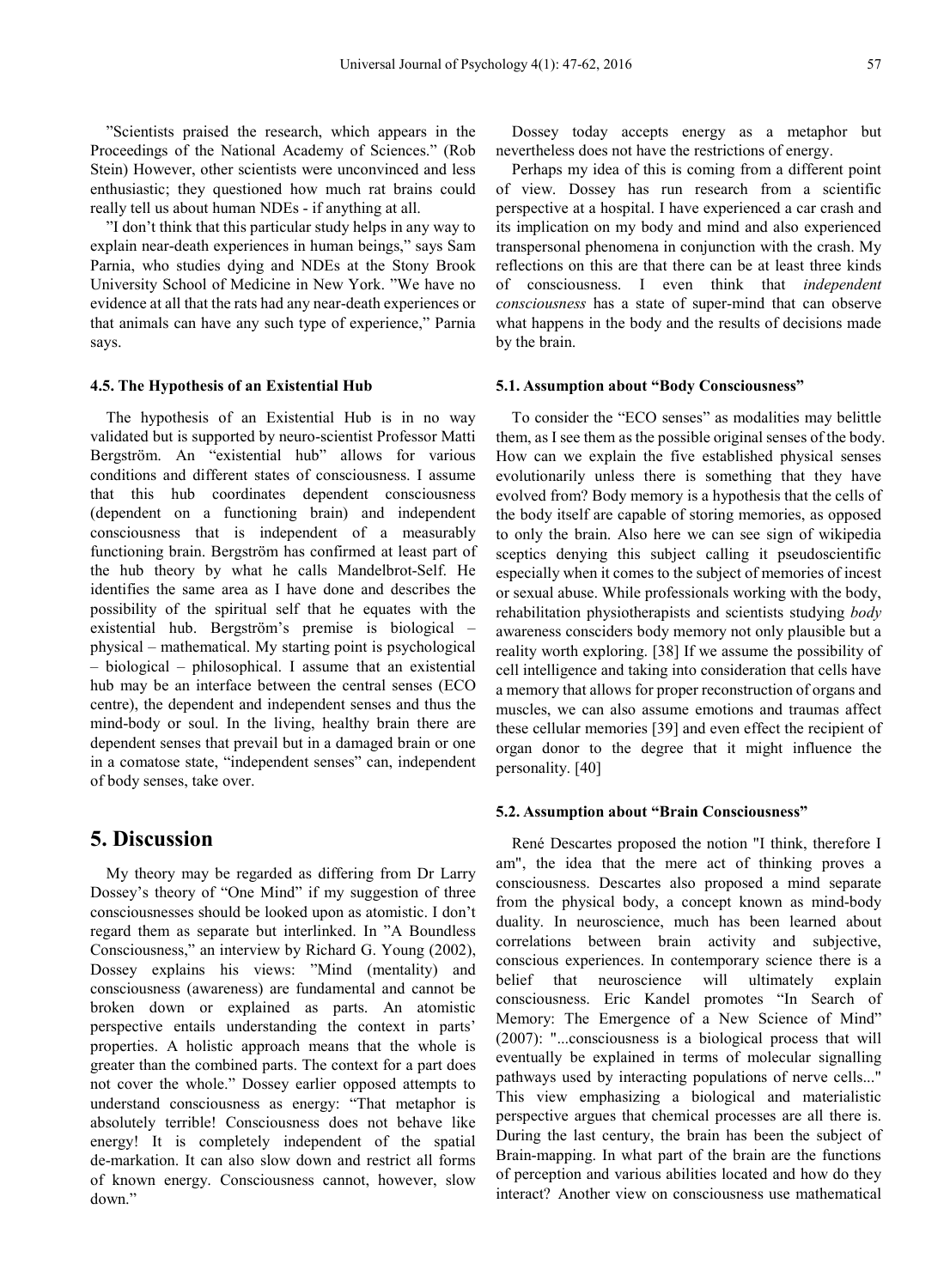explanations some trying to "measure mind" chasing "An intelligence based materialistic explanation to evolution". There is also an ongoing philosophical discussion where Quantum physic is a popular base for theories. The philosopher David Chalmers known for the idea of soft and hard problems has argued against quantum consciousness. He is skeptical of any new physics to resolve the hard problem of consciousness. It is interesting that when John B. Watson as a representative of behaviorism claimed that the mind is immeasurable, it's a completely different starting point than that of Rollo May and humanistic psychology. Behaviorism conception of mind as an impenetrable black box and accompanied by opportunities to control the thoughts and manipulate the behavior stands against humanistic psychology openness to a holistic approach to human existence and spirituality. It emphasize the view of the "whole person" greater than the sum of our parts and takes a stand against minimizing a person as statistics of thoughts and behaviour. Humanistic psychology is based on the understanding of how emotions affect the living being and also the spiritual connection of life and death. It is developed into the field of transpersonal psychology defined as "experiences in which the sense of identity or self extends beyond (trans) the individual or personal to encompass wider aspects of humankind, life, psyche or cosmos". [41]

# **5.3. Reflection on NDE Studies**

How can the two NDE-studies mentioned earlier be examined in the light of science, design and ethics? What unites them is that their design is based on science technology. What distinguishes them is that the "Rat study" is believed to be able to measure the moment of the NDE by recording brain activity using technical measuring equipment.

The AWARE study seeks to capture the moment for an out of body experience (OBE). The condition is that the revived patient should be able to provide feedback about a randomly displayed image from a computer screen atop a shelf near the ceiling.

Having had an NDE, you would consider a design such as this to be next to useless. During a near-death experience, as I experienced it, the interest is solely directed towards one's own body and the people linked with it, rather than meaningless technology on a shelf. So, in my opinion, the likelihood of anyone noticing a screen is very small.

The Rat study tells us nothing about NDE experiences. It provides only technical information about an electrical change in the brain at the moment of death. The experiment contains within it several problems. First, there is just the physical registering of brain processes during the moment of death. Also, there is no possibility of a revived rat being able to communicate any kind of information. These experiments on animals, regardless of anything technical, biological or behavioural, are totally irrelevant. The fact that the rat's brain activity increases at the moment of death has nothing to

do with an NDE but rather with a collapsing brain. The only thing they have possibly found is the electrical activity at the moment of death.

Any discovery brings with it a range of problems. The physical registration of brain processes during the moment of death is not an NDE. To begin to understand an NDE it is important to obtain the perceptions of the person who has returned to life. Trying to communicate with a rat resurrected from death would be of no value, as the rat could not pass on information (unless one uses a rat whisperer!)

The multitude of reports of near-death experiences indicate that an NDE not only demonstrates a consciousness that works when an individual is in a coma but even when no brain activity can be recorded.

Doctors' reports give examples of anaesthetised patients who can accurately report details of what happened while they were unconscious, with the brain inactive. On waking, they could tell what the people around them had said and done during their period of unconsciousness. Many have even been able to tell what has happened outside the room. The patient should not have been able to perceive anything yet had observed everything.

"There are enough case studies to provide support that consciousness has a parallel 'independent existence' independent of the living body." (Holden, Greyson & James, 2009)

Chris Carter, who has studied NDEs, argues that: "… consistent, reproducible evidence already presented. If this was any other field of scientific compilation, the data presented would have resolved any doubts decades ago."

## **5.4. Reflection on Eventual Premonition**

In relation to the canoe event: I suggested that when she talked to her friend to see if she had plans to canoe alone in the archipelago, this could be regarded as a harmless question; she could have rejected the information and chosen to have her canoe holiday anyway. I am ambivalent about having influenced a stranger to get her to change her mind and perhaps her whole life. The coincidence is nevertheless strange. There are too many accurate statements to simply call it "random." I chose to assess it as information to pass on; then it is up to the individual to decide what is reasonable. In retrospect, I am not sure if it was precognition as it could have been a message from her deceased father; he had stepped forward when I seemed reluctant to relate the vision. He was worried about his daughter and did not want her to go out alone in a canoe. If it was a message from the other side, it is no less remarkable.

A description based on established physical senses is not enough to explain consciousness, communication and creativity. In what way do we receive messages and how do we "filter" such messages and our responses? How is it that we miss things that happen around us? Why is it that we sometimes do not react to an "alarm" yet sometimes to the smallest signal? Perhaps there are several answers. We may not want to respond to something that seems too difficult and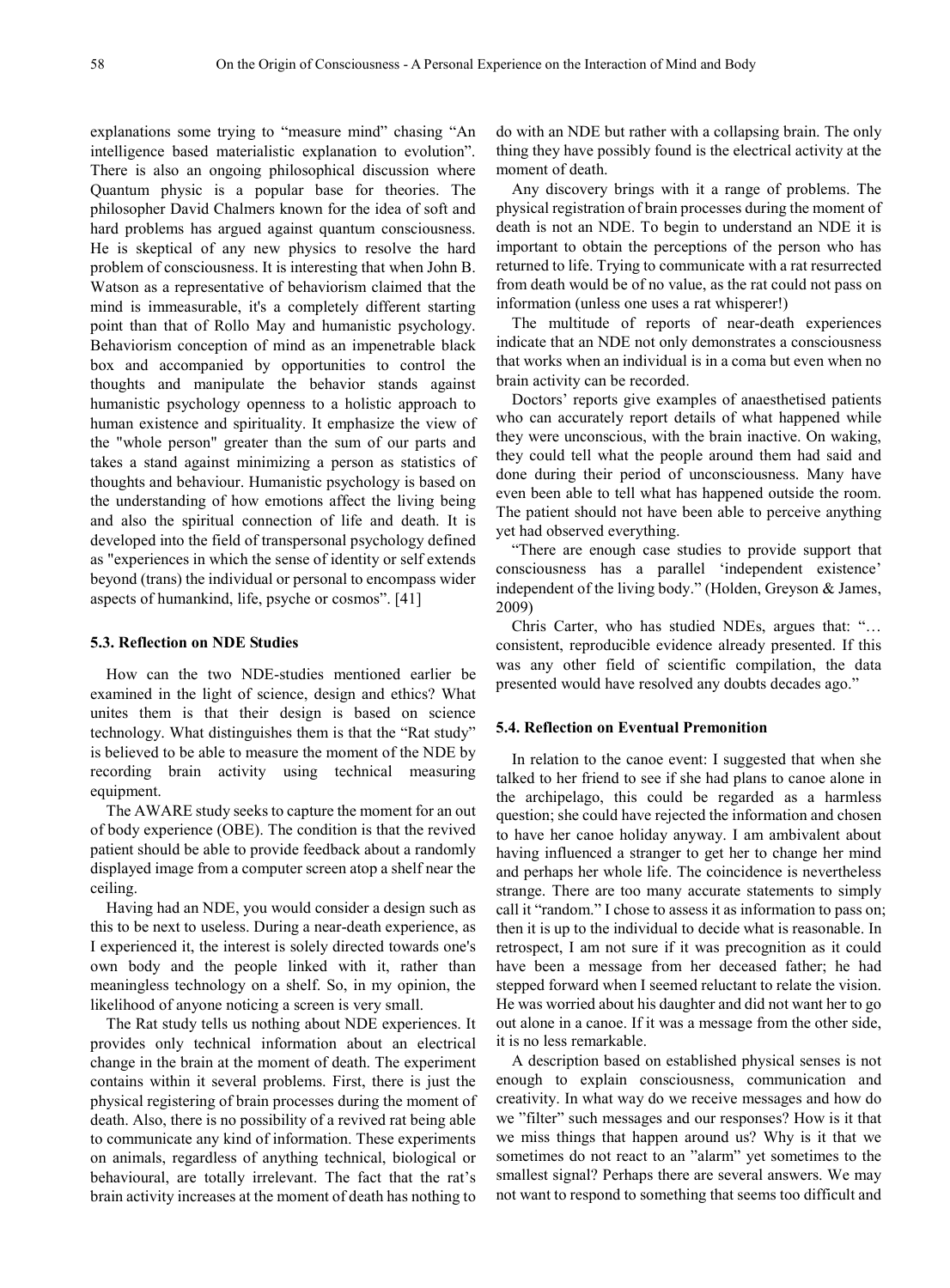so deny it. However, when we do not put up emotional barriers to a signal, it can be noticed immediately. So far, I have not found any studies on this, but draw conclusions from personal experience.

### **5.5. Assumptions about Independent Consciousness**

I wanted to try to understand the experience that I had when I almost died. How was it possible to see your own body from an elevated position? It took several years before I found studies on the concept of near-death experience (NDE) and out-of-body experience (OBE).

Research on NDEs provides circumstantial evidence for what is called spirit, soul, astral body or mind-body, in the sense that it is an entity that exists and communicates regardless of physical life. A mind-body seems to be able to see, hear and perceive the environment even though the brain has been diagnosed as clinically dead. Based on this background, the following assumptions are made about the independence of consciousness, NDE evidencing an "independent mind" (IM):

- IM can use different hierarchical senses
- IM can perceive even if physical senses are not functioning
- The laws of nature, time and space do not govern an IM
- IM can communicate with other IMs
- IM is not dependent on the brain and does not register biologically or physically.

Einstein's belief in an undivided whole reality was so obvious to him that he rejected the time separation of what we experience as the moment "now." He believed that there is no real distinction between past and future: it is, rather, a single existence. His most descriptive testimony to this belief came when his friend Besso died. Einstein wrote a letter to Besso's family, expressing the fact that although Besso had preceded him in death this lacked significance "... because we physicists believe the separation between past, present and future is only an illusion, though a convincing one."

What Einstein describes is a dimension of consciousness that became available to him in such a convincing way that he tried to explain it in mathematical terms. In my imaginary world, physics and string theories are no longer plausible. One way to avoid having to worry about the quantum and mathematical models of explanation is to regard consciousness as a single supreme and call it cosmic consciousness. However, in order to understand consciousness, we must also accept that there are degrees of consciousness that are unique to each individual. This means that there are as many minds as there are individuals.

There is also probably a shared consciousness and I am not referring to Jung's "collective unconscious" which refers to structures of the unconscious mind populated by archetypes, and instincts that are shared among humanity and perhaps even all living creatures of the same species.

The possible experience of a common consciousness is nevertheless unique and has an individual and personal aspect. The availability of this common consciousness should be affected not only by the perception of the external world but also by how we perceive and reflect signals, and on the experience of this inner "invisible" world that connects us with each other both physically, as living individuals, deceased, nature and possibly even the universe. The scope of this is so tremendously overwhelming that it is impossible to fully understand and explain. However, this should not prevent us from trying.

In 1991, in an interview with Dr. Larry Dossey [42], Betsy Whitfill asked his views on the soul and the issue of non-local consciousness. Dossey has borrowed the term "non-local" from physics; he postulates the idea of the "non-local" mind. Dossey submits in his book "Recovering the Soul," evidence that a part of the mind defies space limitations and is basically the creator of reality.

Dossey: "The mind as defined in the 'local mind' model used by [natural] science is considered to be just the result of the anatomy and physiology of the brain. It [awareness] is fixed in space and localised in time [*what I call elemental consciousness*]. According to this model, local minds do not wander about [this sphere]; they stay fixed and in place in the present moment. It is an individual and isolated 'me,' I and no-one else. The non-local model is none of these. It is not confined in space and time to the brain and body, although it may work through the brain and body. And it is not confined to the present moment. Infinite, and by [logical] inference, immortal, eternal, omnipresent – all of these are consequences of anything that is non-local, not just mind. As a result, if mind is non-local, there is one mind, or Universal Mind, which is identical to what the West regards as the Soul.

Nick Herbert wrote a book "Quantum Reality," for lay people. In non-mathematical terms, Dr Herbert describes the world as essentially non-local. "It may be hard to imagine but physics experiments have clearly shown that non-locality is the characteristic of the world at the sub-atomic level. Bell's Theorem has proved this. Non-locality is at home in physics and since physics is the most accurate science we have ever had, we are justified in using the term to describe a similar state of being at the level of mind." (End Quota Dossey)

For almost a year during 2013, I discussed this term "non-local," and other issues, with Dr Dossey. I believe that we have a consensus regarding "non-local" and "Independent" mind. In the award-winning book "One Mind" (2013), Dossey develops these ideas further. [43]

There is a similar explanation from Dr Peter Fenwick in an interview 2013 I asked: "What is the most exciting thing about the brain?" Peter answers: "It's not really the brain itself that's exciting, although of course the wonderful complexity of the brain's mechanism and architecture is totally fascinating. For me, the really exciting fact is that it appears to be the gateway to consciousness." This gateway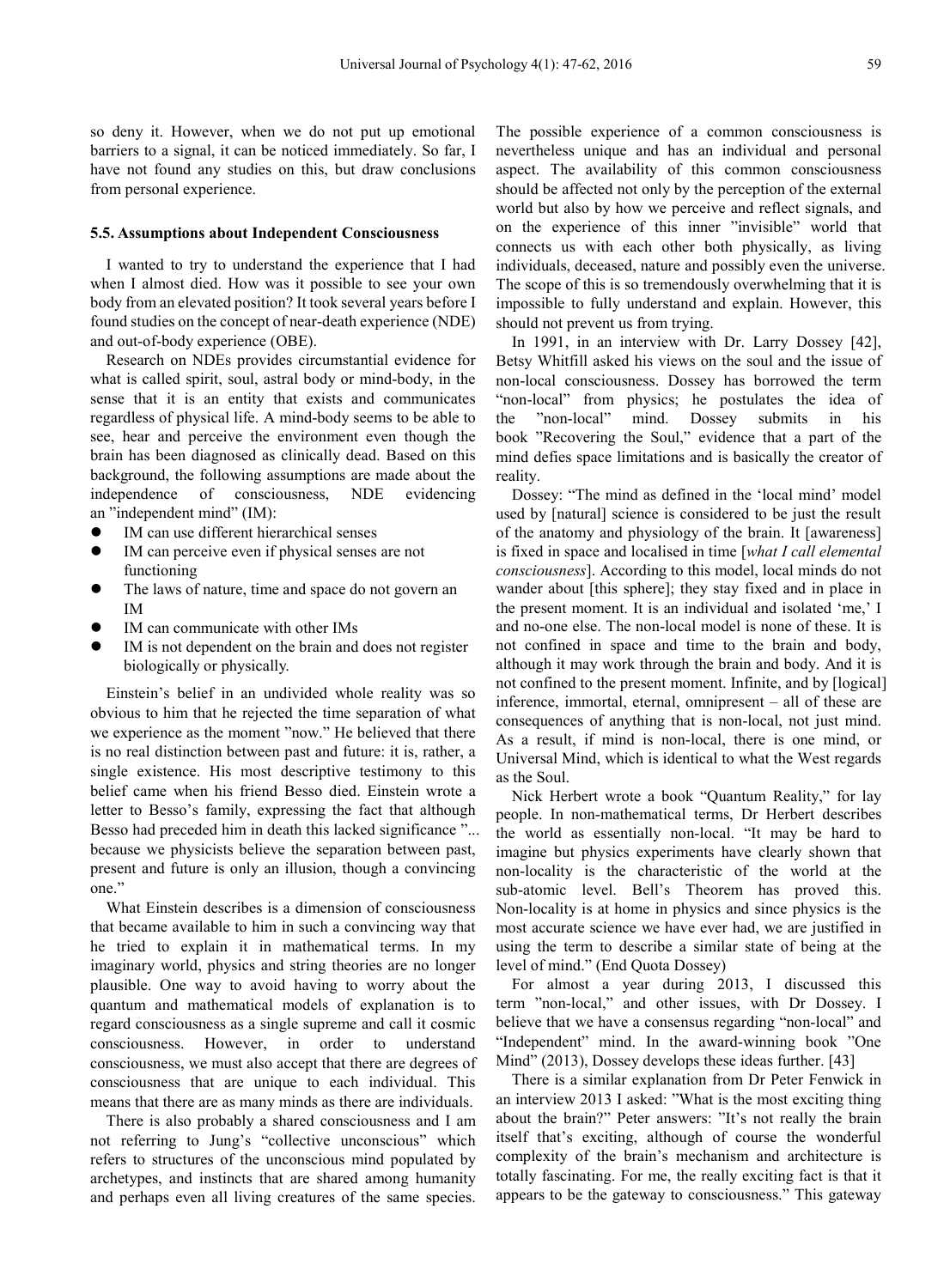might be what I call the "existential hub."

In seeking the Existential Hub, I suggest that there might be a consciousness connecting Body, Brain and Psyche (Spirit) i.e. the theory of three different minds, all inter-linked. The first is "body consciousness" that originates within the body. We all sense when the body "tells" us how it feels, what it lacks and what it wants. Then there is "brain consciousness." This is dependent on the "health" of the brain; in dementia, we lose memory and the ability to deal with even the simplest tasks. The interaction of mental trust and emotional self-confidence can cause the body to increase its performance, while negative stress can prevent the functioning of both brain and body. A strong impression retained in the consciousness will be experienced emotionally and will usually result in physical expression and reaction. To support the hypothesis of body consciousness and the significance of the heart, there are a number of studies of heart transplants. These testify that people can undergo fundamental changes of personality and suddenly acquire new interests and tastes. These changes can be traced back to the donor. The search for an "existential hub" does not end with the "heart-brain" connection. Reports suggest that the mind also has its own external level, existing and functioning outside both the body and the brain. I call it the "independent consciousness." Former Research Director Dr Larry Dossey calls it "non-local."

This independent consciousness becomes apparent during out-of-body experiences (OBEs) and near-death experiences (NDEs), especially when the brain has been declared clinically dead or is in a coma. People who have returned to life from such conditions may tell of the most outstanding impressions, even how doctors and nurses have acted during a patient's "unconsciousness" or "death". However, the person has not been totally "unconscious;" the brain has been turned off, the brain consciousness shut down, though another, much sharper, "independent consciousness" has been present.

This raises the question of how independent consciousness interacts with the body and the brain. Is there an existential hub? The independent consciousness may capture images of its "dead" body and the thoughts and feelings of this body, even if it is on the other side, in the so-called spirit world. This means that there is a consciousness that we cannot yet explain or understand using the laws that are applicable to Natural Science and its guidelines to describe and create the boundaries of reality.

Independent senses of perception vary within and amongst individuals. Some seem to lack such senses entirely, while others are more or less receptive. It should not be confused with intuition, to which all have access, or to guidance based on knowledge and experience, as Dreyfus and Dreyfus explain it. [32]

# **6. Conclusions**

My research started from an urge to find an explanation

to mystical experiences in connection with a car crash. At first, it led to adoption of the ideas of a possible "body-consciousness" and "brain-consciousness" and then to find explanations of psychic experiences that led to the adoption of an "independent-consciousness." Furthermore, I needed, as a sceptic, evidence and theories. In this hunt for knowledge, I found studies of near-death experiences that I regarded as promising evidence for an "independent consciousness" (independent of organic life, thus independent of a functioning brain and, above all, independent of a physical living body). In early 2000, such studies were not to be found on Yahoo or Google. Consequently, I could define its content and significance. What serious NDE research shows is that there are minds and a consciousness that is running when the brain is disconnected. NDEs also indicate that there is a soul or a mind-body that can move freely and meet other minds, both living and dead. It provides evidence for life after death.

So, in parallel with pointless rat studies in the science of biology, there is a genuine desire in human science to explore this field, although not always using an appropriate design.

The search for understanding my transpersonal experiences began with documenting them and trying to find natural causes and explanations. It led to consideration of the origin of being. If there is life there is also consciousness and, having had a near-death experience, I came to the conclusion that life is dependent on consciousness but consciousness is not dependent on life.

It seemed to me that life-forms were a result of, or rather an expression of, such independent consciousness as if a seemingly chaotic mind delegated each being to form itself and also develop itself throughout evolution. This means that "free will" is a gift of God, metaphorically expressed. However, since brain consciousness is so slow compared to body and independent consciousness, it sometimes seems that life has limited free will.

Having had an NDE, you might also be quite certain that there is no Master on the other side demanding anything of you or judging you for your shortcomings. On the contrary, life is a case of "trial and error" or, as I like to put it, "try again" and an afterlife gives an opportunity to reflect upon it.

The interaction of a (spiritual) mind-body and living body can consciously use thoughts and emotions to influence physical health. "The natural healing force within each one of us is the greatest force in getting well." (Hippocrates)

When the self-healing placebo mechanism is enabled for a specific problem, it seems to be enabled more quickly. Thus, the ability to heal oneself is tied to body consciousness and the emotional and mental capacity of the brain. Sometimes an Independent Mind may come in handy and promote healing.

Clear sense (clairsentience) includes, at a mediumistic level: clairvoyance, remote viewing, clairaudience, clear odour and clear taste, all of which involve the ability to perceive impressions that lie beyond the bounds of normal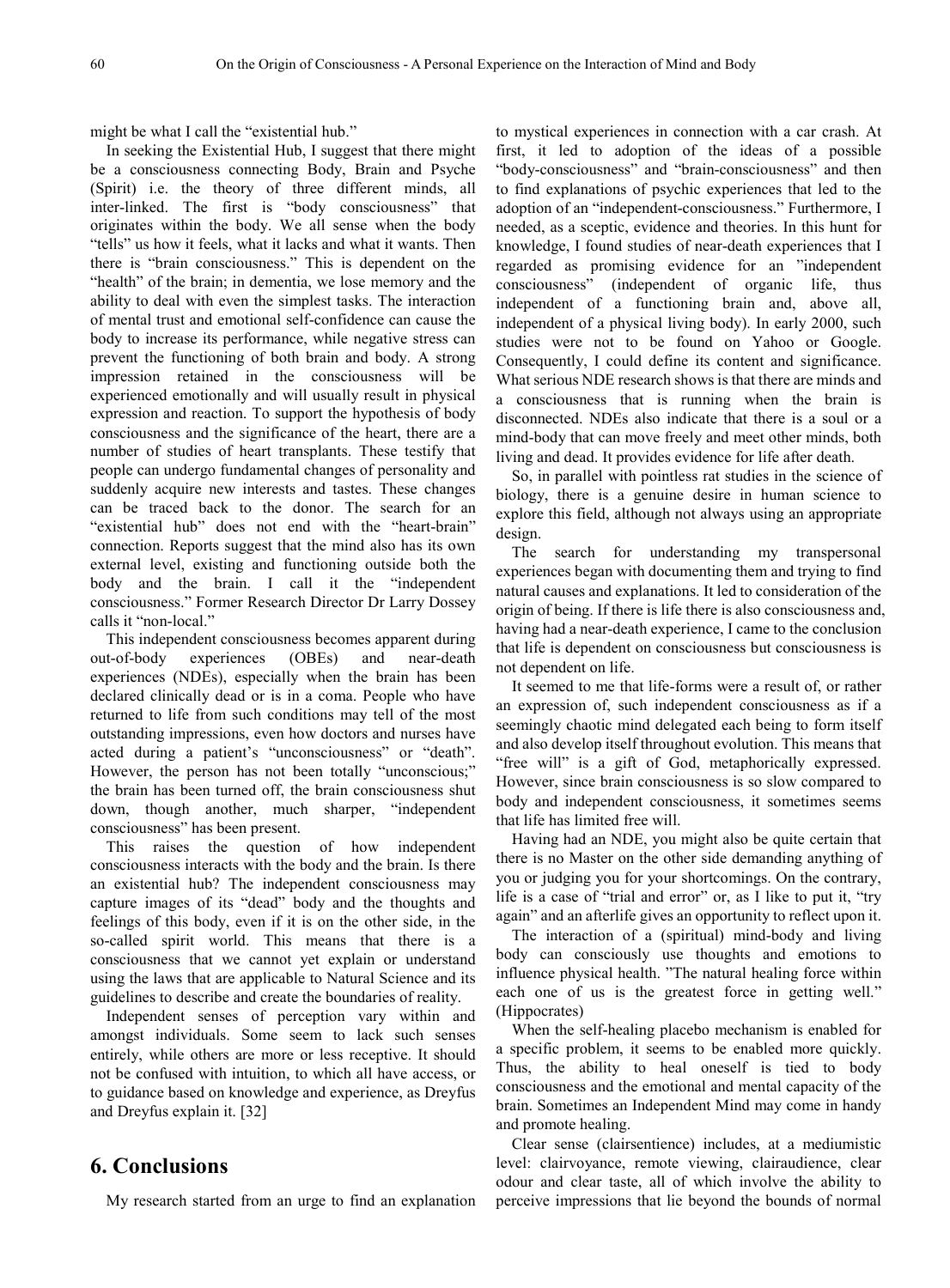physical senses.

Mediumistic perception can obtain information not initially understood but which becomes clear when something occurs that explains the information. Independent minds can also involve anything from telepathy to clairvoyance. Since it can easily be confused with imagination, it is quite normal to take a sceptical approach to such phenomena.

This proto-scientific study of a theory of mind and consciousness is challenging and asks many questions which still need to be answered. Therefore, further research to prove the validity of the theory is necessary.

# **Acknowledgements**

I am very grateful to Professor Adrian Parker, Dr. Larry Dossey and my wife and partner Ritva Peratt for their relevant and constructive suggestions in discussions of this content. I also thank Mayne Sundewall-Hopkins and David Hopkins for support and proof-reading to improve this paper.

# **REFERENCES**

- [1] B. Peratt, Succébo, On Origin of Consciousness Part 1. Visam AB, 2011
- [2] B. Peratt 12 Sinnen, On Origin of Consciousness Part 2. Visam AB, 2011
- [3] L-E Uneståhl Ph.D., 50 years with Integrated Mental Training, SVEBI (Swedish Association for Behavioural and Social Research in Sport), Scandinavian International University, 2001. ISBN 2001-6018
- [4] Bin He, Brain Cap Research: Thinking Things Through, University of Minnesota, 2013
- [5] Arton G. Webster, The Physical Laboratory and its Contributions to Civilization, p 168, The Popular Science Monthly, 1914 https://www.google.com/search?q=emotion+disturbing+fact or+science&ie=utf-8&oe=utf-8
- [6] R. W. Sperry, "Cerebral Organization and Behavior: The split brain behaves in many respects like two separate brains, providing new research possibilities." Science 133 (3466): 1749–1757. doi:10.1126/science.133.3466.1749 (1961).
- [7] C.R., Cloninger, D.M., Svrakic, T.R., Przybeck A psychobiological model of temperament and character. Arch Gen Psychiatry. 50(12): 975-90. (1993)
- [8] S.L. Glashow, J. Iliopoulos, L. Maiani. "Weak Interactions with Lepton–Hadron Symmetry." Physical Review D 2 (7): 1285. Bibcode:1970PhRvD. 2.1285G. doi:10.1103/PhysRevD.2.1285 (1970)
- [9] Weizmann Institute of Science. "Quantum Theory Demonstrated: Observation Affects Reality." Science Daily, 27 February 1998.

www.sciencedaily.com/releases/1998/02/980227055013.htm

- [10] Hacking Into Your Happy Chemicals: Dopamine, Serotonin, Endorphins and Oxytocin. HuffPost, 20 Oct 2014.< www.huffingtonpost.com/thai-nguyen/hacking-into-your-ha ppy-c\_b\_6007660.html>
- [11] John Grandy. International Journal of Arts & Sciences, 2011. ISSN: 1944-6934 :: 4(20):7–30
- [12] Sondra Barret PhD, medical scientist with a degree in biochemistry from the University of Illinois Medical School and post-doctorate training in immunology and hematology at the University of California Medical School. "Secrets of Your Cells: Discovering Your Body's Inner Intelligence, 2013. ISBN-13: 978-1604076264
- [13] G. Albrecht-Buehler, R. Laughlin "The Functional Anarchy of Genomes." European Academy of Sciences, Brussels, 2006
- [14] G. Albrecht-Buehler, R. Laughlin, Fellow, Institute for Advanced Studies, Berlin. Northwestern University Medical School, Chicago Online Available: http://www.basic.northwestern.edu/g-buehler/genomes/geno me.htm
- [15] Larry Dossey. Reinventing Medicine: Beyond Mind-Body to a New Era of Healing. ISBN 0-06-251622-1 First HarperCollins Publishers Inc, 2000
- [16] Michael Samuels, Mike Samuels, Mary Rockwood Lane, Shaman Wisdom, Shaman Healing: Deepen Your Ability to Heal with Visionary and Spiritual Tools and Practices , WILEY, 2003
- [17] Witness Lee, The way to carry out the vision, p. 21 Living Stream Ministry. ISBN 0-87083-11-X, 1985
- [18] Jill Bolte teaches at Indiana University School of Medicine and is a spokesperson for the Harvard Resource Center (Harvard Brain Bank). She has appeared on Oprah. TIME Magazine named her one of the 100 most influential people,  $2008 <$ http://personalityspirituality.net/2010/04/13/dr-jill-bolte-taylo r-the-neuroscientist-who-had-a-stroke-and-discovered-nirvan  $a$
- [19] Eben Alexander, Proof of Heaven: A Neurosurgeon's Journey into the Afterlife, Simon & Schuster, 2012
- [20] Oliver Sacks, Musicophilia: Tales of Music and the Brain, Knopf (2007), ISBN 1-4000-4081-7
- [21] 'Musicophilia' and comparison with 'Ohma' published on project: On the Origin of Consciousness, 2015 https://ontheoriginofconsciousness.wordpress.com/2015/02/ 10/musicophilia-and-comparison-with-ohma/
- [22] A Bolt from the Blue: Sudden Musicophilia http://www.newyorker.com/magazine/2007/07/23/a-bolt-fro m-the-blue
- [23] Jung's Explosive Visit to Freud. Available online: https://www.psychologytoday.com/blog/untangling-lifes-co mplexities/201109/jungs-explosive-visit-freud
- [24] Project Alpha was an elaborate hoax that began in 1979 and ended with its disclosure in 1981. The stage magician and Skeptic James Randi orchestrated it. It involved planting two fake psychics, Steve Shaw and Michael Edwards, into a